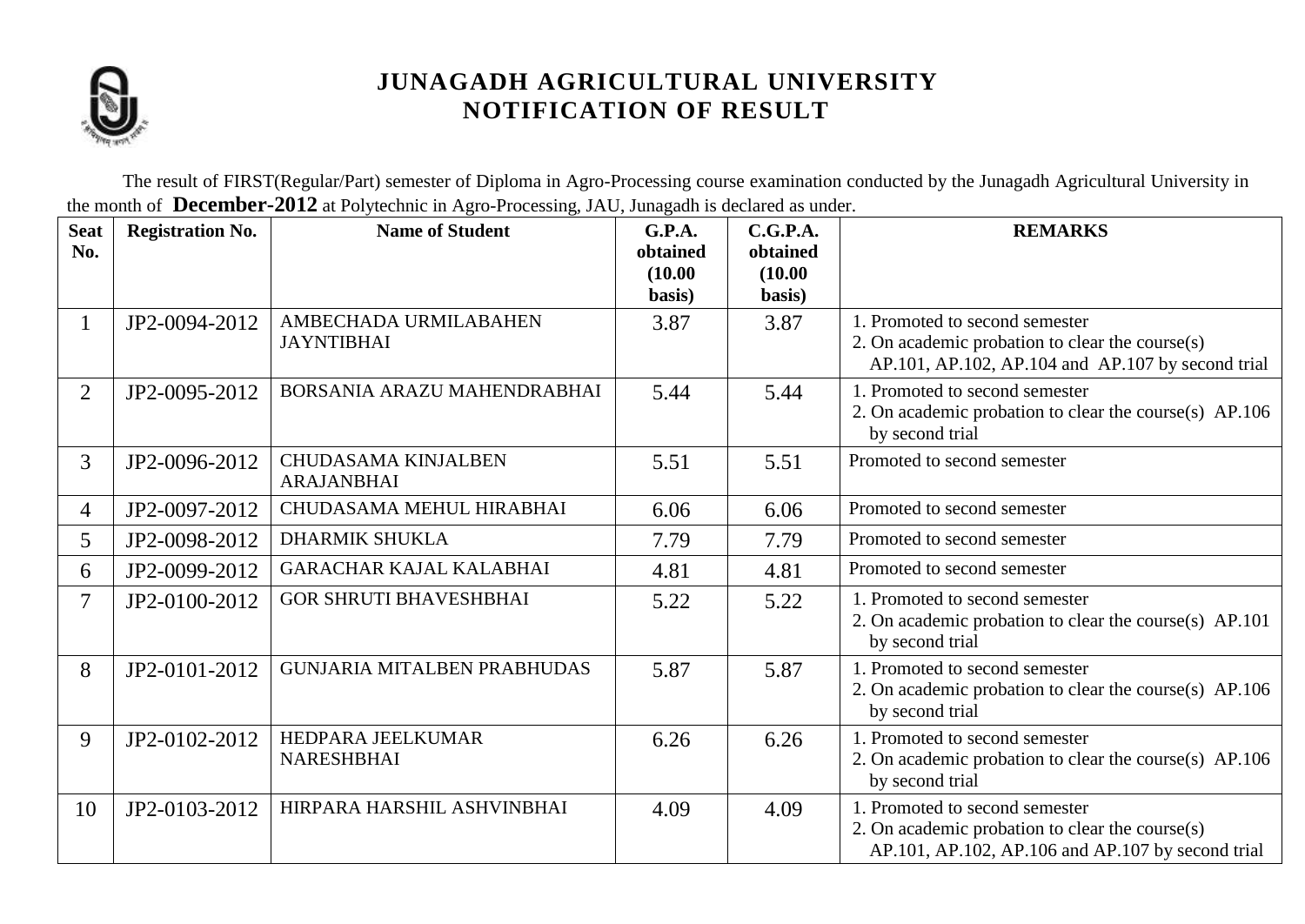| <b>Seat</b><br>No. | <b>Registration No.</b> | <b>Name of Student</b>                          | G.P.A.<br>obtained<br>(10.00)<br>basis) | C.G.P.A.<br>obtained<br>(10.00)<br>basis) | <b>REMARKS</b>                                                                                                                                                        |
|--------------------|-------------------------|-------------------------------------------------|-----------------------------------------|-------------------------------------------|-----------------------------------------------------------------------------------------------------------------------------------------------------------------------|
| 11                 | JP2-0104-2012           | <b>JARSANIYA DHRUVKUMAR</b><br><b>MANOJBHAI</b> | 6.35                                    | 6.35                                      | Promoted to second semester                                                                                                                                           |
| 12                 | JP2-0105-2012           | <b>JIGNESHKUMAR VAJA</b>                        | 7.30                                    | 7.30                                      | Promoted to second semester                                                                                                                                           |
| 13                 | JP2-0106-2012           | KACHA SEJALBEN MAHESHBHAI                       | 5.85                                    | 5.85                                      | Promoted to second semester                                                                                                                                           |
| 14                 | JP2-0107-2012           | KACHHOT AJAYBHAI RAMSINHBHAI                    | 5.16                                    | 5.16                                      | Promoted to second semester                                                                                                                                           |
| 15                 | JP2-0108-2012           | KACHHOT MANISHABEN KISABHAI                     | 3.53                                    | 3.53                                      | 1. Not promoted to second semester<br>2. On academic probation to clear the course(s)<br>AP.101, AP.102, AP.103, AP.104, AP.105 and<br>AP.106 by second trial         |
| 16                 | JP2-0109-2012           | KAPADIYA GOPAL VITTHALBHAI                      | 4.90                                    | 4.90                                      | 1. Promoted to second semester<br>2. On academic probation to clear the course(s) AP.106<br>by second trial                                                           |
| 17                 | JP2-0111-2012           | PARMAR ARJUN RANMALBHAI                         | 5.16                                    | 5.16                                      | 1. Promoted to second semester<br>2. On academic probation to clear the course(s) AP.103<br>and AP.106 by second trial                                                |
| 18                 | JP2-0112-2012           | PARMAR DARSHAN SHAILESHBHAI                     | 6.29                                    | 6.29                                      | 1. Promoted to second semester<br>2. On academic probation to clear the course(s) AP.106<br>by second trial                                                           |
| 19                 | JP2-0113-2012           | PARMAR PREMJI BHIKHABHAI                        | 7.29                                    | 7.29                                      | Promoted to second semester                                                                                                                                           |
| 20                 | JP2-0114-2012           | PATEL SUNANDABEN DHANJIBHAI                     | 4.46                                    | 4.46                                      | 1. Promoted to second semester<br>2. On academic probation to clear the course(s)<br>AP.104, AP.107 and AP.108 by second trial                                        |
| 21                 | JP2-0115-2012           | PITHADIA DHARABEN NALINBHAI                     | 3.47                                    | 3.47                                      | 1. Not promoted to second semester<br>2. On academic probation to clear the course(s)<br>AP.101, AP.102, AP.103, AP.104, AP.105, AP.106<br>and AP.107 by second trial |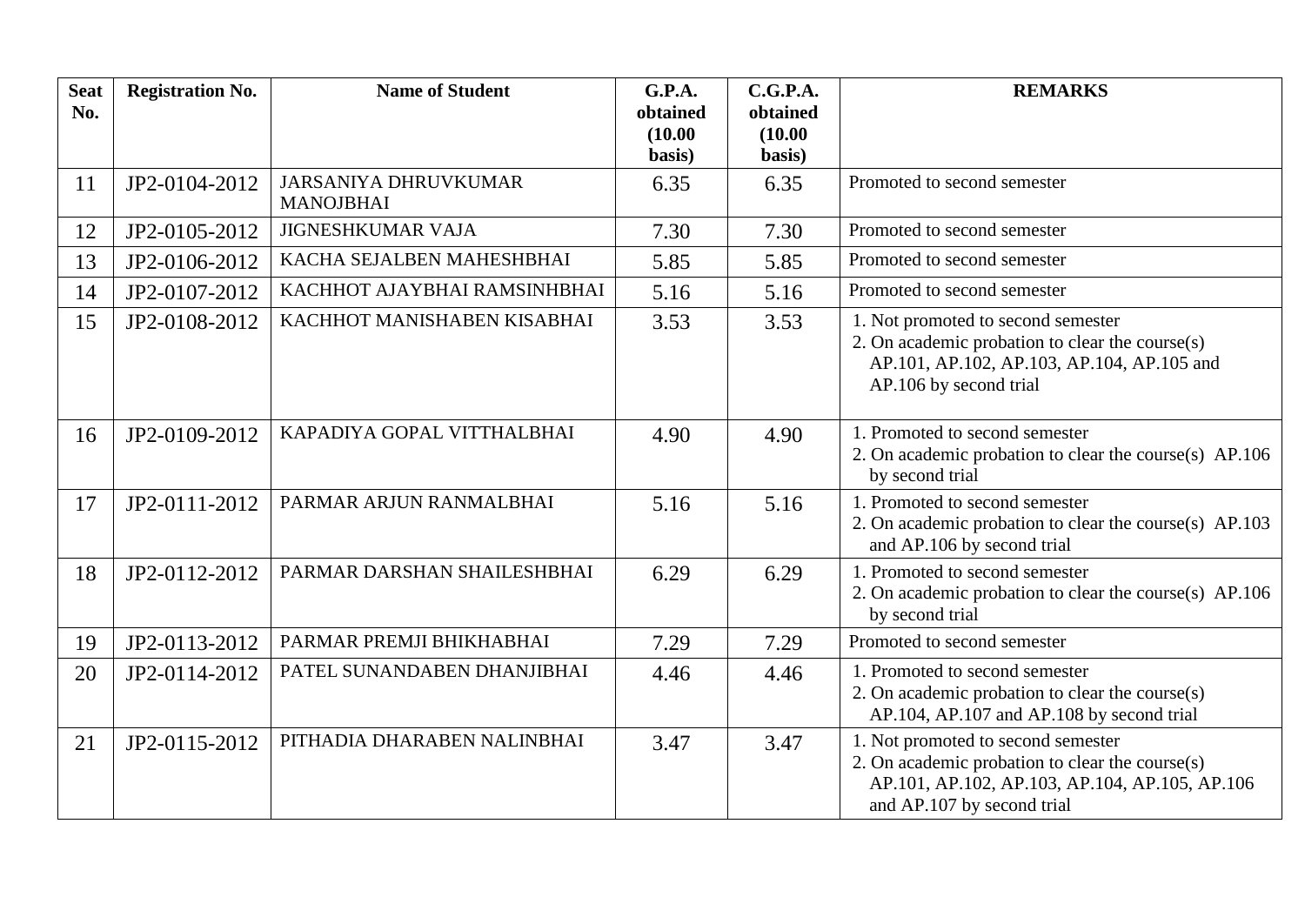| <b>Seat</b><br>No. | <b>Registration No.</b> | <b>Name of Student</b>                      | G.P.A.<br>obtained<br>(10.00)<br>basis) | C.G.P.A.<br>obtained<br>(10.00)<br>basis) | <b>REMARKS</b>                                                                                                                                                                        |
|--------------------|-------------------------|---------------------------------------------|-----------------------------------------|-------------------------------------------|---------------------------------------------------------------------------------------------------------------------------------------------------------------------------------------|
| 22                 | JP2-0116-2012           | PITHIYA MIRABEN JADAVBHAI                   | 3.94                                    | 3.94                                      | 1. Promoted to second semester<br>2. On academic probation to clear the course(s)<br>AP.101, AP.104, AP.106 and AP.107 by second trial                                                |
| 23                 | JP2-0117-2012           | RATHOD KAMALABEN KADUBHAI                   | 6.64                                    | 6.64                                      | 1. Promoted to second semester<br>2. On academic probation to clear the course(s) AP.107<br>by second trial                                                                           |
| 24                 | JP2-0118-2012           | RAVALIYA DARPAN LAXMANBHAI                  | 5.32                                    | 5.32                                      | Promoted to second semester                                                                                                                                                           |
| 25                 | JP2-0119-2012           | SAVALIYA DHRUSHALKUMAR<br><b>DINESHBHAI</b> | 3.06                                    | 3.06                                      | 1. Not promoted to second semester<br>2. On academic probation to clear the course(s)<br>AP.101, AP.102, AP.103, AP.104, AP.106, AP.107<br>and AP.108 by second trial                 |
| 26                 | JP2-0120-2012           | SAVALIYA KRUPALI MUKESHBHAI                 | 5.76                                    | 5.76                                      | Promoted to second semester                                                                                                                                                           |
| 27                 | JP2-0121-2012           | SOLANKI AJAYKUMAR UKABHAI                   | 0.00                                    | 0.00                                      | 1. Not promoted to second semester<br>2. On academic probation to clear the course(s)<br>AP.101, AP.102, AP.103, AP.104, AP.105, AP.106,<br>AP.107, AP.108 and AP.109 by second trial |
| 28                 | JP2-0122-2012           | SORATHIYA PRASHANT<br><b>BHIKHUBHAI</b>     | 6.91                                    | 6.91                                      | Promoted to second semester                                                                                                                                                           |
| 29                 | JP2-0123-2012           | TADVI MEGHABEN BHARATSINH                   | 2.64                                    | 2.64                                      | 1. Not promoted to second semester<br>2. On academic probation to clear the course(s)<br>AP.101, AP.102, AP.103, AP.104, AP.105, AP.106,<br>AP.107 and AP.108 by second trial         |
| 30                 | JP2-0124-2012           | VANIYA RAHUL GOVINDBHAI                     | 4.29                                    | 4.29                                      | 1. Promoted to second semester<br>2. On academic probation to clear the course(s)<br>AP.103, AP.104 and AP.107 by second trial                                                        |
| 31                 | JP2-0125-2012           | VORA CHIRAG KISHORBHAI                      | 5.44                                    | 5.44                                      | Promoted to second semester                                                                                                                                                           |
| 32                 | JP2-0126-2012           | ZANKAT KISHANKUMAR MERUBHAI                 | 7.94                                    | 7.94                                      | Promoted to second semester                                                                                                                                                           |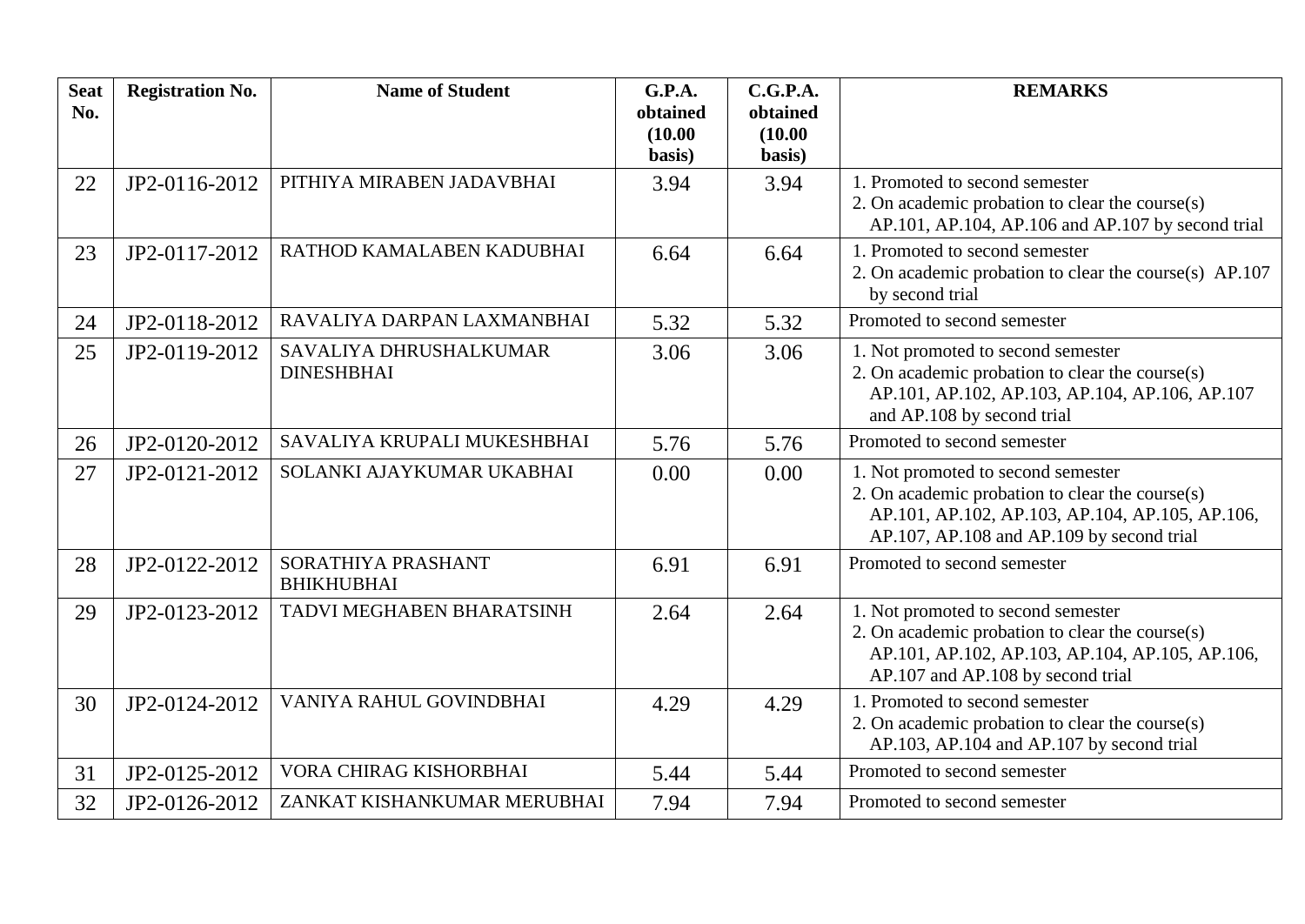# **Part Students**

| <b>Seat</b><br>No. | <b>Registration No.</b> | <b>Name of Student</b>                          | G.P.A.<br>obtained<br>(10.00)<br>basis) | C.G.P.A.<br>obtained<br>(10.00)<br>basis) | <b>REMARKS</b>             |
|--------------------|-------------------------|-------------------------------------------------|-----------------------------------------|-------------------------------------------|----------------------------|
| 33                 | JP2-0065-2011           | <b>BHOLA MAMATABEN DEVASIBHAI</b>               | 4.87                                    | 4.87                                      | Promoted to third semester |
| 34                 | JP2-0066-2011           | <b>BHOYA JIGNESHKUMAR</b><br><b>SHILPUBHAI</b>  | 4.93                                    | 4.93                                      | Promoted to third semester |
| 35                 | JP2-0067-2011           | <b>BHUTIYA RAKESHKUMAR</b><br><b>KARSANBHAI</b> | 4.75                                    | 4.75                                      | Promoted to third semester |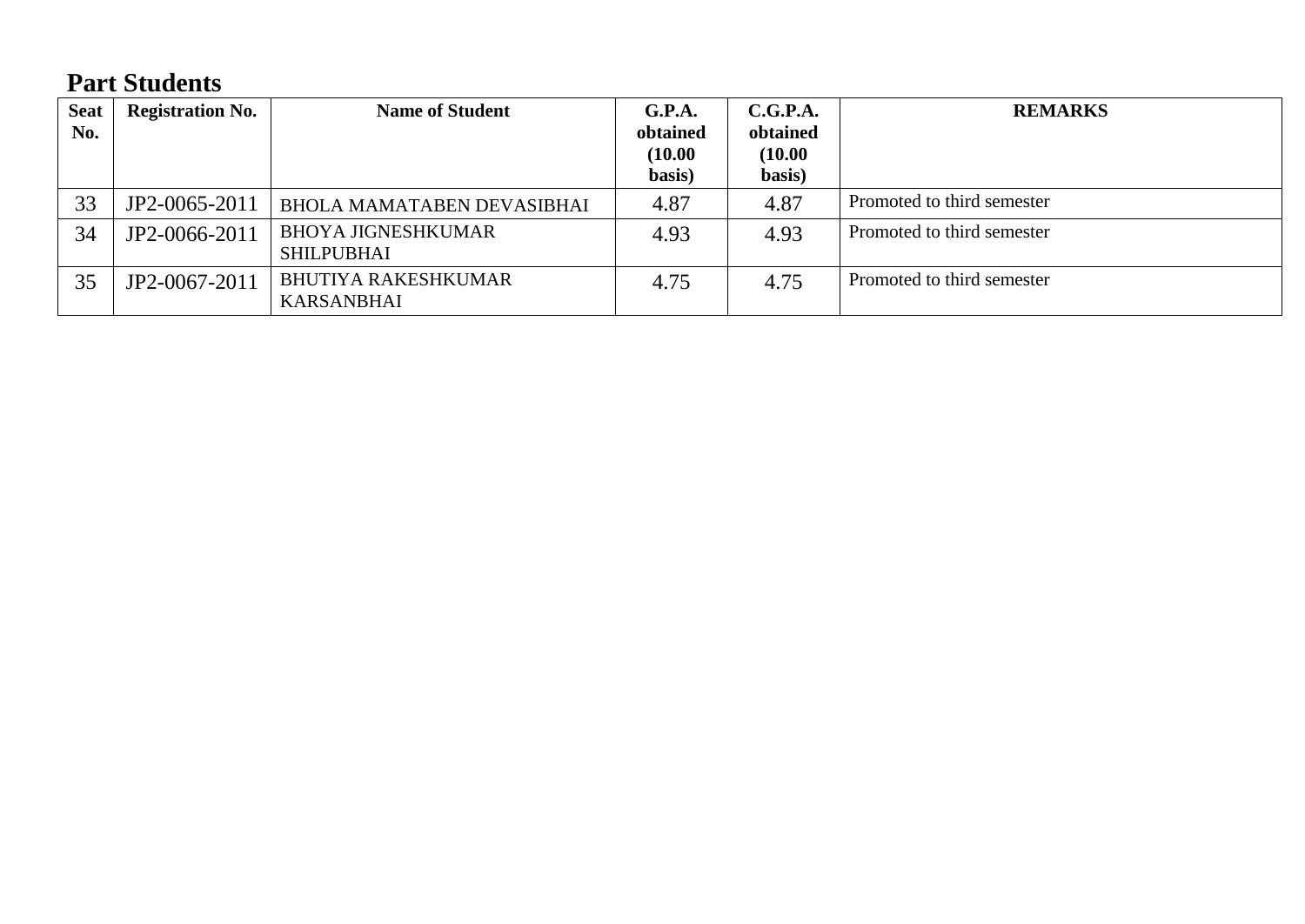

The result of SECOND (Supple.) semester of Diploma in Agro-Processing course examination conducted by the Junagadh Agricultural University in the month of **December-2012** at Polytechnic in Agro-Processing, JAU, Junagadh is declared as under.

| <b>Seat</b>    | <b>Registration No.</b> | <b>Name of Student</b>             | G.P.A.              | C.G.P.A.            | <b>REMARKS</b>              |
|----------------|-------------------------|------------------------------------|---------------------|---------------------|-----------------------------|
| No.            |                         |                                    | obtained<br>(10.00) | obtained<br>(10.00) |                             |
|                |                         |                                    | basis)              | basis)              |                             |
|                | JP2-0063-2011           | <b>BARAD SANJAYKUMAR DEVSIBHAI</b> | 5.38                | 5.17                | Promoted to fourth semester |
| $\overline{2}$ | JP2-0065-2011           | <b>BHOLA MAMATABEN DEVASIBHAI</b>  | 5.21                | 5.04                | Promoted to third semester  |
| $\overline{3}$ | JP2-0066-2011           | BHOYA JIGNESHKUMAR SHILPUBHAI      | 4.97                | 4.95                | Promoted to third semester  |
| $\overline{4}$ | JP2-0067-2011           | BHUTIYA RAKESHKUMAR KARSANBHAI     | 4.95                | 4.85                | Promoted to third semester  |
| $5^{\circ}$    | JP2-0068-2011           | CHARIYA PRAFUL PARBATBHAI          | 5.94                | 6.01                | Promoted to fourth semester |
| 6              | JP2-0069-2011           | CHARIYA SANJAY BACHUBHAI           | 4.98                | 4.90                | Promoted to fourth semester |
| 7              | JP2-0071-2011           | DAMOR SEJALBEN PRAKASHBHAI         | 5.09                | 4.89                | Promoted to fourth semester |
| 8              | JP2-0074-2011           | HATHILA PRAGNABEN NARVATBHAI       | 5.26                | 5.01                | Promoted to fourth semester |
| 9              | JP2-0076-2011           | JOTVA RAMESHBHAI MENSIBHAI         | 4.86                | 4.89                | Promoted to fourth semester |
| 10             | JP2-0081-2011           | KORAT DIPALIBEN NITINBHAI          | 4.90                | 5.00                | Promoted to fourth semester |
| 11             | JP2-0082-2011           | MAKVANA KISHAN MANOJBHAI           | 5.22                | 5.18                | Promoted to fourth semester |
| 12             | JP2-0084-2011           | ODEDARA HEENABEN JIVABHAI          | 5.13                | 5.13                | Promoted to fourth semester |
| 13             | JP2-0092-2011           | SEVARA SHITALBEN HARADASBHAI       | 5.24                | 4.98                | Promoted to fourth semester |
| 14             | JP2-0033-2010           | DAMOR KAPEELABEN KALSINGBHAI       | 4.92                | 4.77                | Promoted to fourth semester |
| 15             | JP2-0048-2010           | RATHOD KINJALBEN DEVARAJBHAI       | 5.56                | 5.14                | Promoted to fourth semester |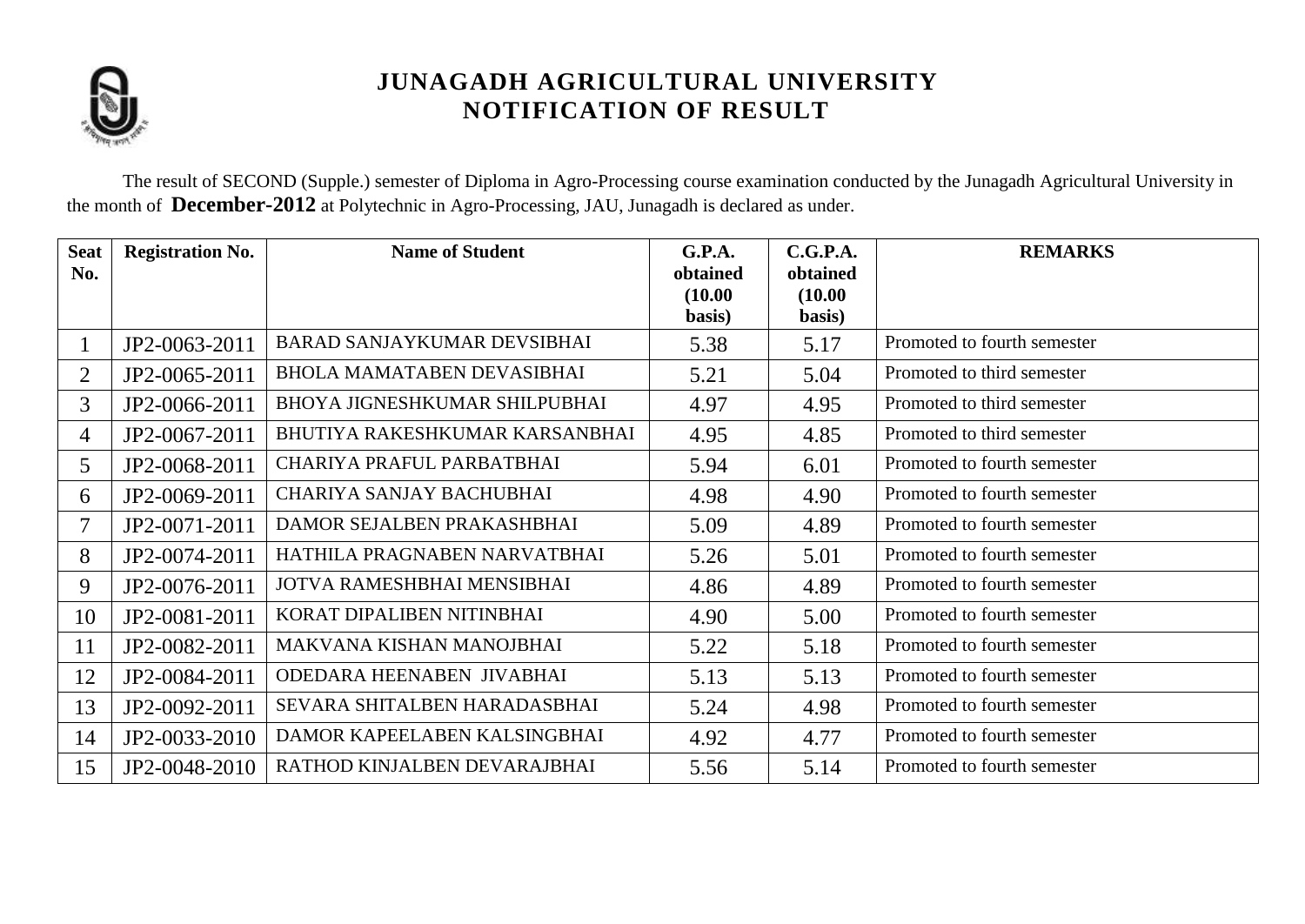

The result of THIRD (Regular) semester of Diploma in Agro-Processing course examination conducted by the Junagadh Agricultural University in the month of **December-2012** at Polytechnic in Agro-Processing, JAU, Junagadh is declared as under.

| <b>Seat</b><br>No. | <b>Registration No.</b> | <b>Name of Student</b>                               | G.P.A.<br>obtained<br>(10.00 basis) | C.G.P.A.<br>obtained<br>$(10.00 \text{ basis})$ | <b>REMARKS</b>                                                                                                                    |
|--------------------|-------------------------|------------------------------------------------------|-------------------------------------|-------------------------------------------------|-----------------------------------------------------------------------------------------------------------------------------------|
|                    | JP2-0061-2011           | <b>BAKALI SAMAD ANISH</b>                            | 7.88                                | 8.04                                            | Promoted to fourth semester                                                                                                       |
| $\overline{2}$     | JP2-0062-2011           | <b>BALAS NILESHKUMAR BHEEKHUBHAI</b>                 | 6.26                                | 6.51                                            | Promoted to fourth semester                                                                                                       |
| $\overline{3}$     | JP2-0063-2011           | BARAD SANJAYKUMAR DEVSIBHAI                          | 4.06                                | 4.81                                            | 1. Promoted to fourth semester<br>2. On academic probation to clear the<br>course(s) AP.305, AP.306 and AP.307<br>by second trial |
| $\overline{4}$     | JP2-0064-2011           | BATHAVAR KAUSHIKKUMAR NAJABHAI                       | 8.21                                | 8.18                                            | Promoted to fourth semester                                                                                                       |
| 5 <sup>5</sup>     | JP2-0068-2011           | CHARIYA PRAFUL PARBATBHAI                            | 5.96                                | 5.99                                            | Promoted to fourth semester                                                                                                       |
| 6                  | JP2-0069-2011           | CHARIYA SANJAY BACHUBHAI                             | 4.06                                | 4.63                                            | 1. Promoted to fourth semester<br>2. On academic probation to clear the<br>course(s) $AP.305$ and $AP.307$ by second<br>trial     |
| $\overline{7}$     | JP2-0070-2011           | <b>CHAVADA KAUSHIKKUMAR</b><br><b>BHAGAVANJIBHAI</b> | 5.28                                | 5.58                                            | 1. Promoted to fourth semester<br>2. On academic probation to clear the<br>$course(s)$ AP.305 by second trial                     |
| 8                  | JP2-0071-2011           | DAMOR SEJALBEN PRAKASHBHAI                           | 4.01                                | 4.61                                            | 1. Promoted to fourth semester<br>2. On academic probation to clear the<br>course(s) AP.305, AP.306 and AP.307<br>by second trial |
| 9                  | JP2-0073-2011           | <b>GOHIL RAHULBHAI BABUBHAI</b>                      | 5.74                                | 5.79                                            | Promoted to fourth semester                                                                                                       |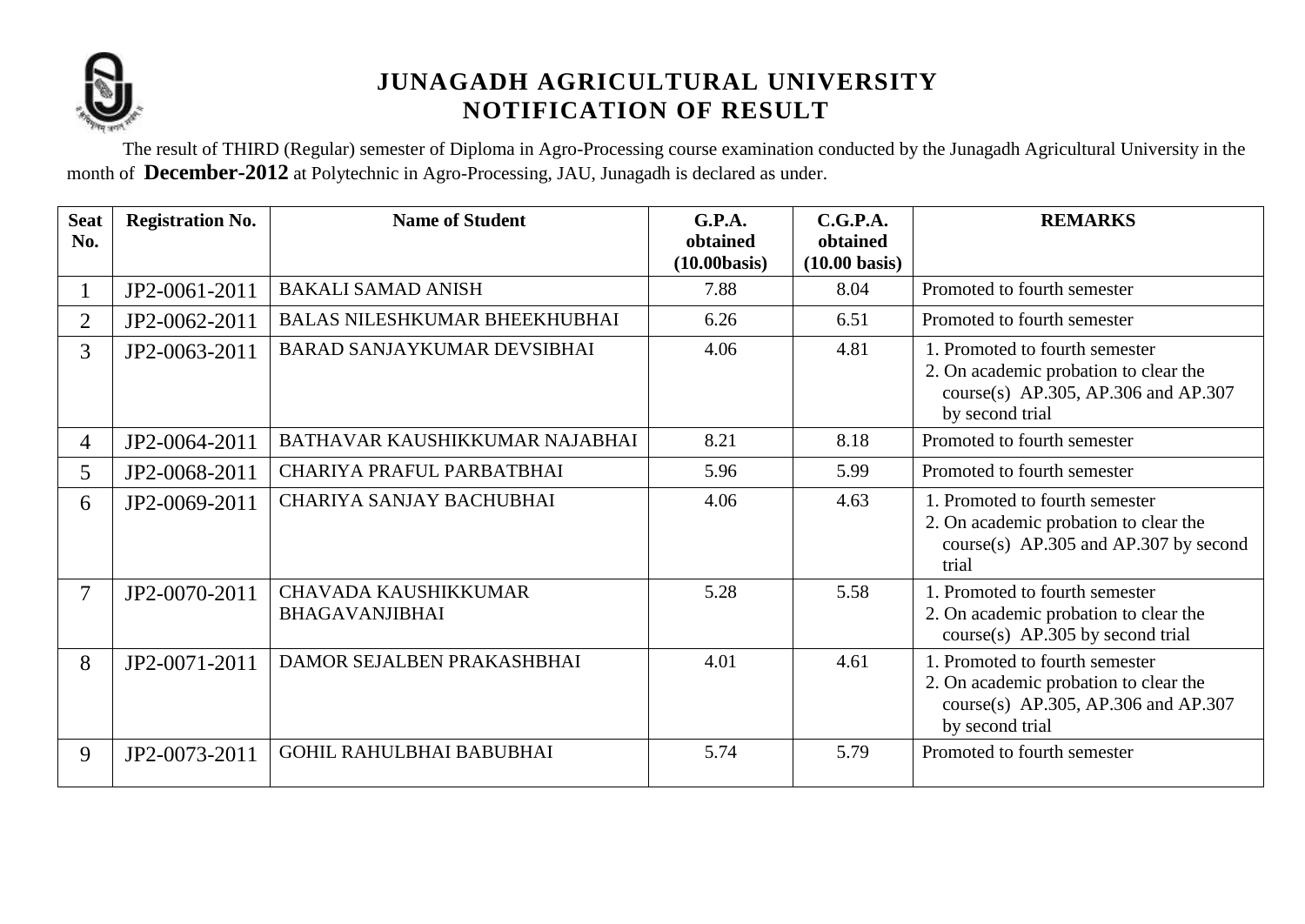| <b>Seat</b><br>No. | <b>Registration No.</b> | <b>Name of Student</b>          | G.P.A.<br>obtained<br>(10.00 basis) | C.G.P.A.<br>obtained<br>$(10.00 \text{ basis})$ | <b>REMARKS</b>                                                                                                                    |
|--------------------|-------------------------|---------------------------------|-------------------------------------|-------------------------------------------------|-----------------------------------------------------------------------------------------------------------------------------------|
| 10                 | JP2-0074-2011           | HATHILA PRAGNABEN NARVATBHAI    | 4.33                                | 4.79                                            | 1. Promoted to fourth semester<br>2. On academic probation to clear the<br>course(s) $AP.305$ and $AP.307$ by second<br>trial     |
| 11                 | JP2-0076-2011           | JOTVA RAMESHBHAI MENSIBHAI      | 4.02                                | 4.61                                            | 1. Promoted to fourth semester<br>2. On academic probation to clear the<br>course(s) AP.305, AP.306 and AP.307<br>by second trial |
| 12                 | JP2-0077-2011           | KAMANI BHAVESH PRAGJI           | 6.49                                | 6.52                                            | Promoted to fourth semester                                                                                                       |
| 13                 | JP2-0078-2011           | KANERIYA JEKILKUMAR DHIRAJLAL   | 4.90                                | 5.45                                            | 1. Promoted to fourth semester<br>2. On academic probation to clear the<br>course(s) $AP.305$ and $AP.307$ by second<br>trial     |
| 14                 | JP2-0080-2011           | KATHAROTIYA KRUNAL MUKESHBHAI   | 4.41                                | 5.33                                            | 1. Promoted to fourth semester<br>2. On academic probation to clear the<br>$course(s)$ AP.305 by second trial                     |
| 15                 | JP2-0081-2011           | KORAT DIPALIBEN NITINBHAI       | 4.11                                | 4.72                                            | 1. Promoted to fourth semester<br>2. On academic probation to clear the<br>course(s) $AP.305$ and $AP.307$ by second<br>trial     |
| 16                 | JP2-0082-2011           | MAKVANA KISHAN MANOJBHAI        | 4.42                                | 4.93                                            | 1. Promoted to fourth semester<br>2. On academic probation to clear the<br>course(s) $AP.305$ and $AP.307$ by second<br>trial     |
| 17                 | JP2-0083-2011           | MARADIYA ASHRUTI BHAGAVANJIBHAI | 7.01                                | 7.02                                            | Promoted to fourth semester                                                                                                       |
| 18                 | JP2-0084-2011           | ODEDARA HEENABEN JIVABHAI       | 5.11                                | 5.12                                            | 1. Promoted to fourth semester<br>2. On academic probation to clear the<br>course(s) $AP.307$ by second trial                     |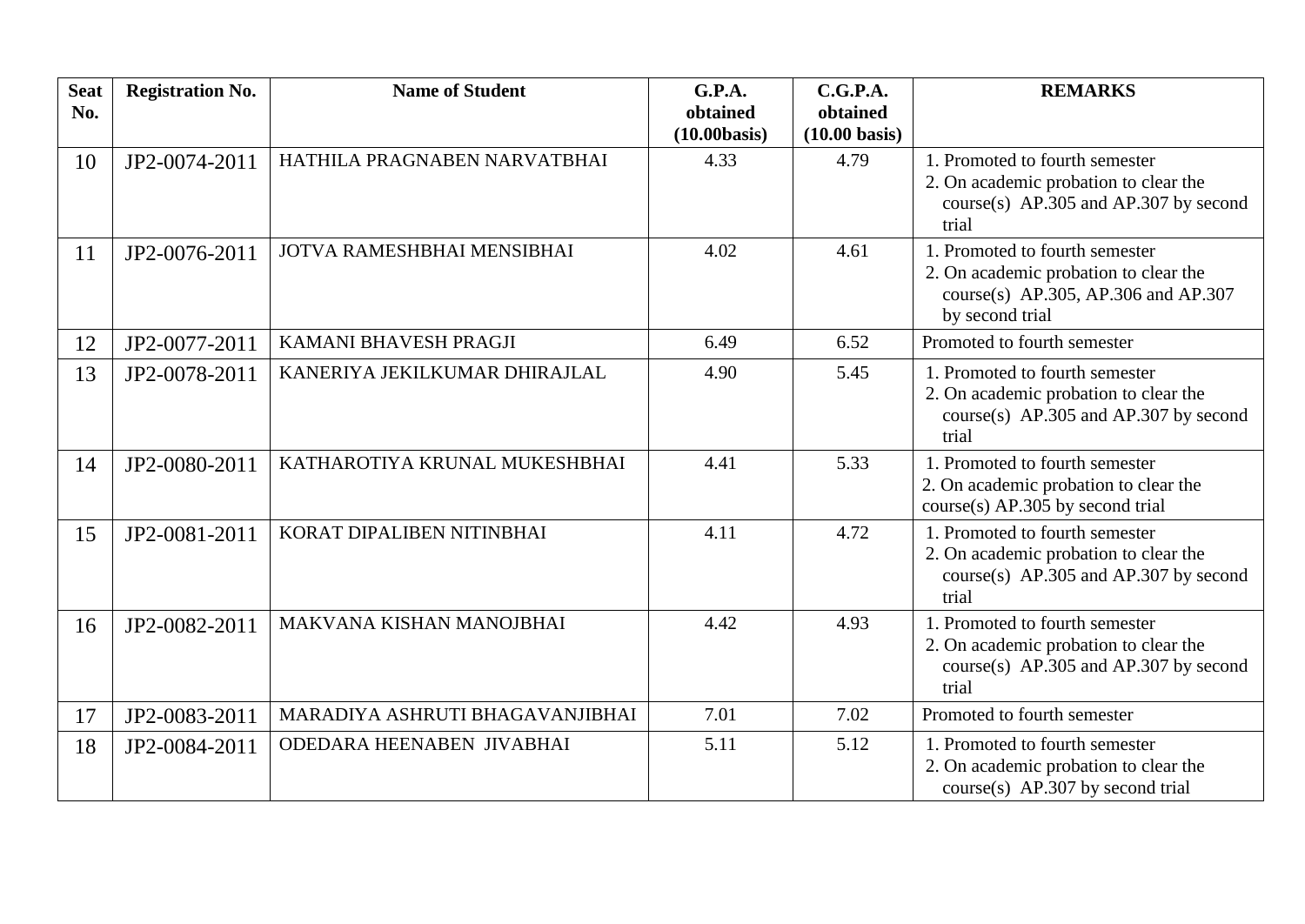| <b>Seat</b><br>No. | <b>Registration No.</b> | <b>Name of Student</b>                    | G.P.A.<br>obtained | C.G.P.A.<br>obtained    | <b>REMARKS</b>                                                                                                                |
|--------------------|-------------------------|-------------------------------------------|--------------------|-------------------------|-------------------------------------------------------------------------------------------------------------------------------|
|                    |                         |                                           | (10.00 basis)      | $(10.00 \text{ basis})$ |                                                                                                                               |
| 19                 | JP2-0086-2011           | ODEDRA SONAL RINABHAI                     | 8.43               | 8.15                    | Promoted to fourth semester                                                                                                   |
| 20                 | JP2-0087-2011           | PATEL KRISHNABAHEN RANJITBHAI             | 7.01               | 6.99                    | Promoted to fourth semester                                                                                                   |
| 21                 | JP2-0088-2011           | RAM ANKITABEN AMRABHAI                    | 6.30               | 6.30                    | Promoted to fourth semester                                                                                                   |
| 22                 | JP2-0089-2011           | RATHOD DISHA BHAGVANJIBHAI                | 7.02               | 6.95                    | Promoted to fourth semester                                                                                                   |
| 23                 | JP2-0091-2011           | SARVANI ANJUMKHAN ABBASKHAN               | 6.02               | 5.88                    | Promoted to fourth semester                                                                                                   |
| 24                 | JP2-0092-2011           | SEVARA SHITALBEN HARADASBHAI              | 4.53               | 4.83                    | 1. Promoted to fourth semester<br>2. On academic probation to clear the<br>course(s) $AP.305$ and $AP.307$ by second<br>trial |
| 25                 | JP2-0093-2011           | VASAIYA RONAKBEN MALSINGBHAI              | 4.91               | 5.22                    | 1. Promoted to fourth semester<br>2. On academic probation to clear the<br>$course(s)$ AP.305 by second trial                 |
| 26                 | JP2-0027-2010           | ASODARIYA MAYABEN HARESHBHAI              | 5.63               | 5.37                    | Promoted to fourth semester                                                                                                   |
| 27                 | JP2-0033-2010           | DAMOR KAPEELABEN KALSINGBHAI              | 4.83               | 4.79                    | 1. Promoted to fourth semester<br>2. On academic probation to clear the<br>course(s) AP.307 by second trial                   |
| 28                 | JP2-0038-2010           | KAMANI NIKHILKUMAR KISHORBHAI             | 5.17               | 5.19                    | 1. Promoted to fourth semester<br>2. On academic probation to clear the<br>course(s) AP.307 by second trial                   |
| 29                 | JP2-0039-2010           | KUKADIYA BHARAT HARSUKHBHAI               | 6.23               | 5.54                    | Promoted to fourth semester                                                                                                   |
| 30                 | JP2-0044-2010           | NANDANIYA DILIPKUMAR VASABHAI             | 4.75               | 4.96                    | 1. Promoted to fourth semester<br>2. On academic probation to clear the<br>course(s) AP.305 by second trial                   |
| 31                 | JP2-0045-2010           | NANDANIYA HIRENKUMAR<br><b>GOVINDBHAI</b> | 4.63               | 5.02                    | 1. Promoted to fourth semester<br>2. On academic probation to clear the<br>course(s) $AP.305$ and $AP.307$ by second<br>trial |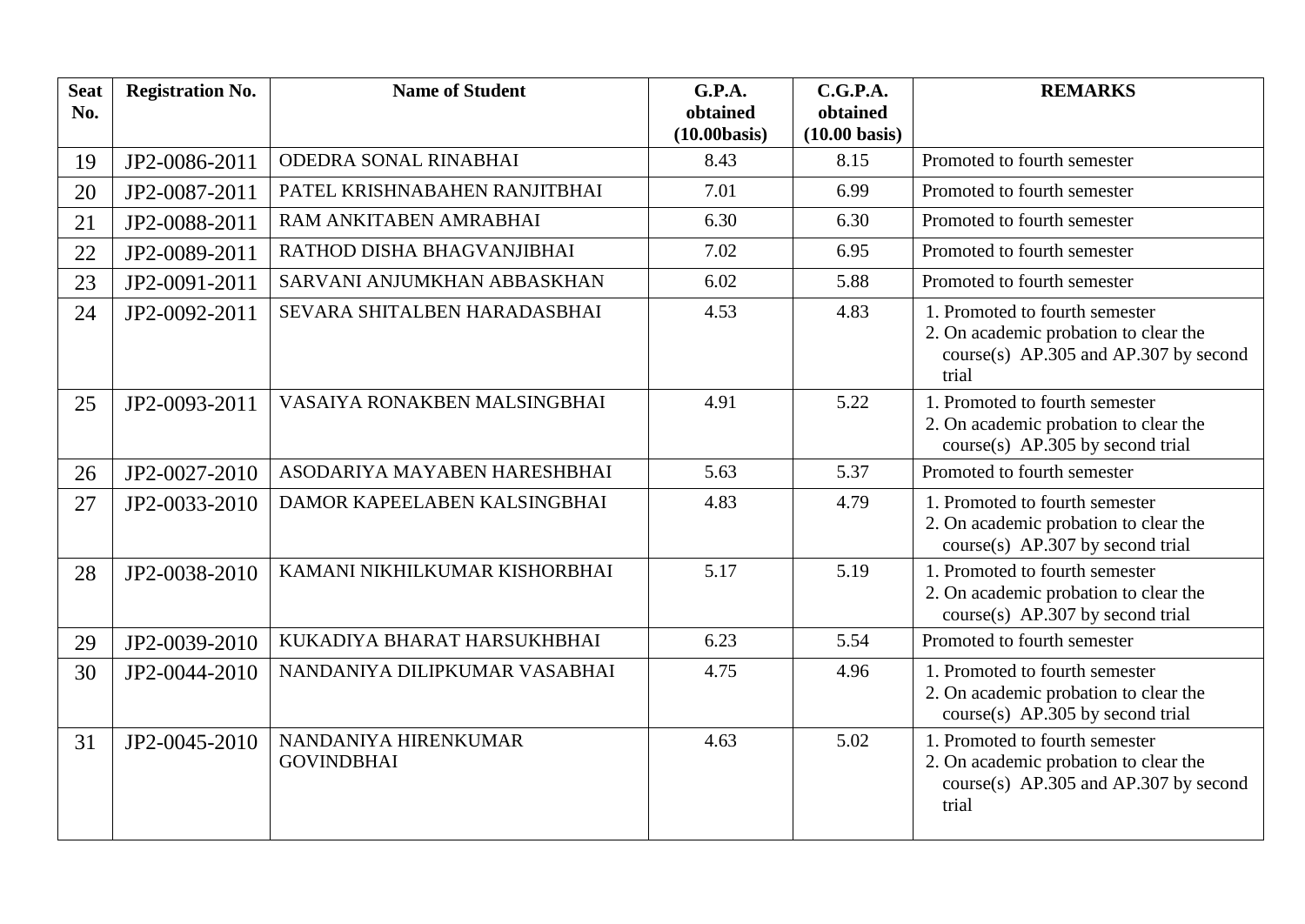| $\Omega$ | JP2-0048-2010 | RATHOD KINJALBEN DEVARAJBHAI | 4.83 | 5.04 | 1. Promoted to fourth semester            |
|----------|---------------|------------------------------|------|------|-------------------------------------------|
|          |               |                              |      |      | 2. On academic probation to clear the     |
|          |               |                              |      |      | course(s) $AP.305$ and $AP.307$ by second |
|          |               |                              |      |      | trial                                     |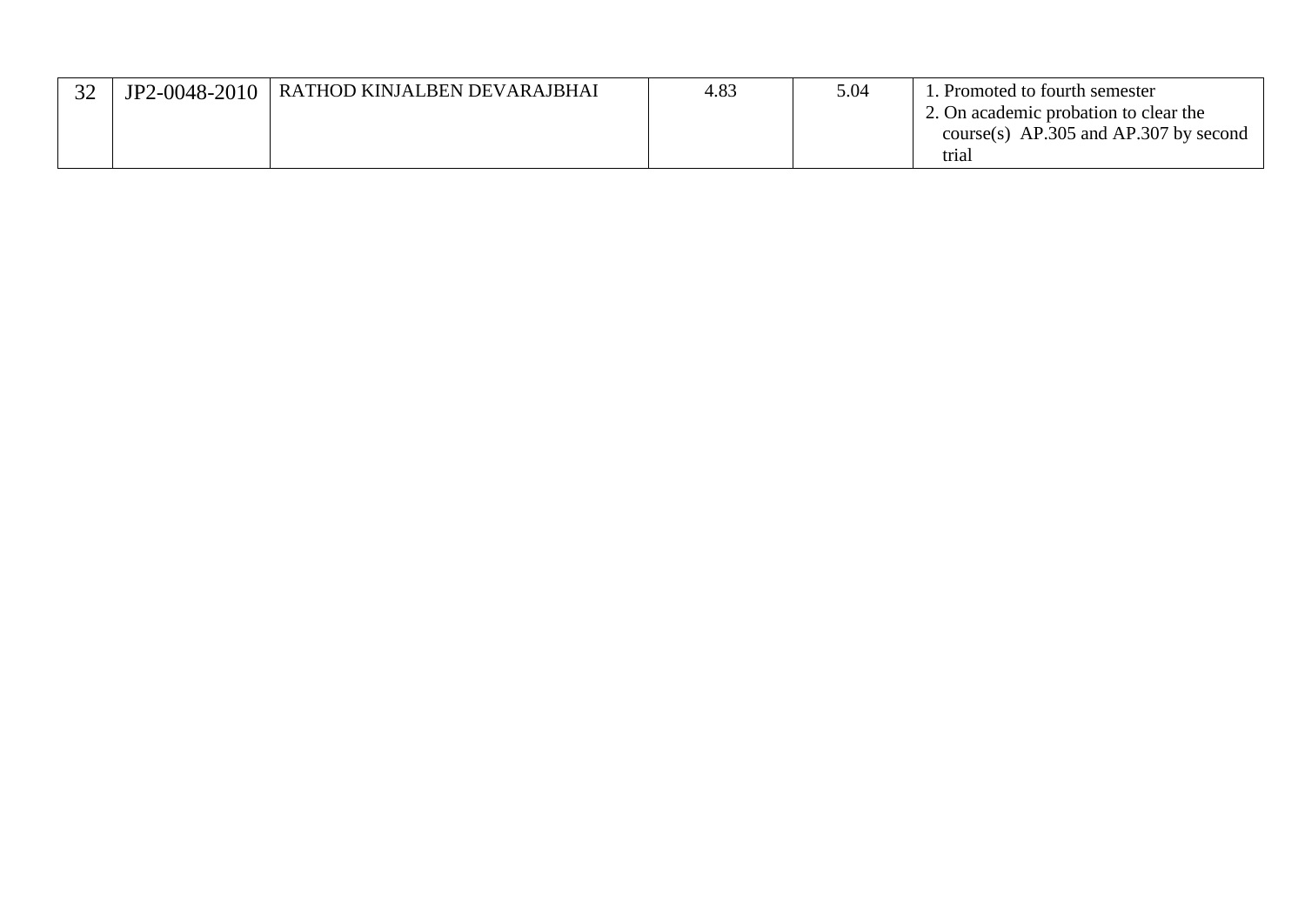

The result of FOURTH (Supple.) semester of Diploma in Agro-Processing course examination conducted by the Junagadh Agricultural University in the month of **December-2012** at Polytechnic in Agro-Processing, JAU, Junagadh is declared as under.

| <b>Seat</b><br>No. | <b>Registration No.</b> | <b>Name of Student</b>                  | G.P.A.<br>obtained<br>(10.00)<br>basis) | C.G.P.A.<br>obtained<br>(10.00)<br>basis) | <b>REMARKS</b>             |
|--------------------|-------------------------|-----------------------------------------|-----------------------------------------|-------------------------------------------|----------------------------|
|                    |                         | JP2-0036-2010   JOTVA DINESH RAMBHAI    | 4.66                                    | 5.06                                      | Promoted to sixth semester |
| ⌒                  |                         | JP2-0049-2010   RATHOD PARUL KHIMJIBHAI | 5.55                                    | 5.76                                      | Promoted to sixth semester |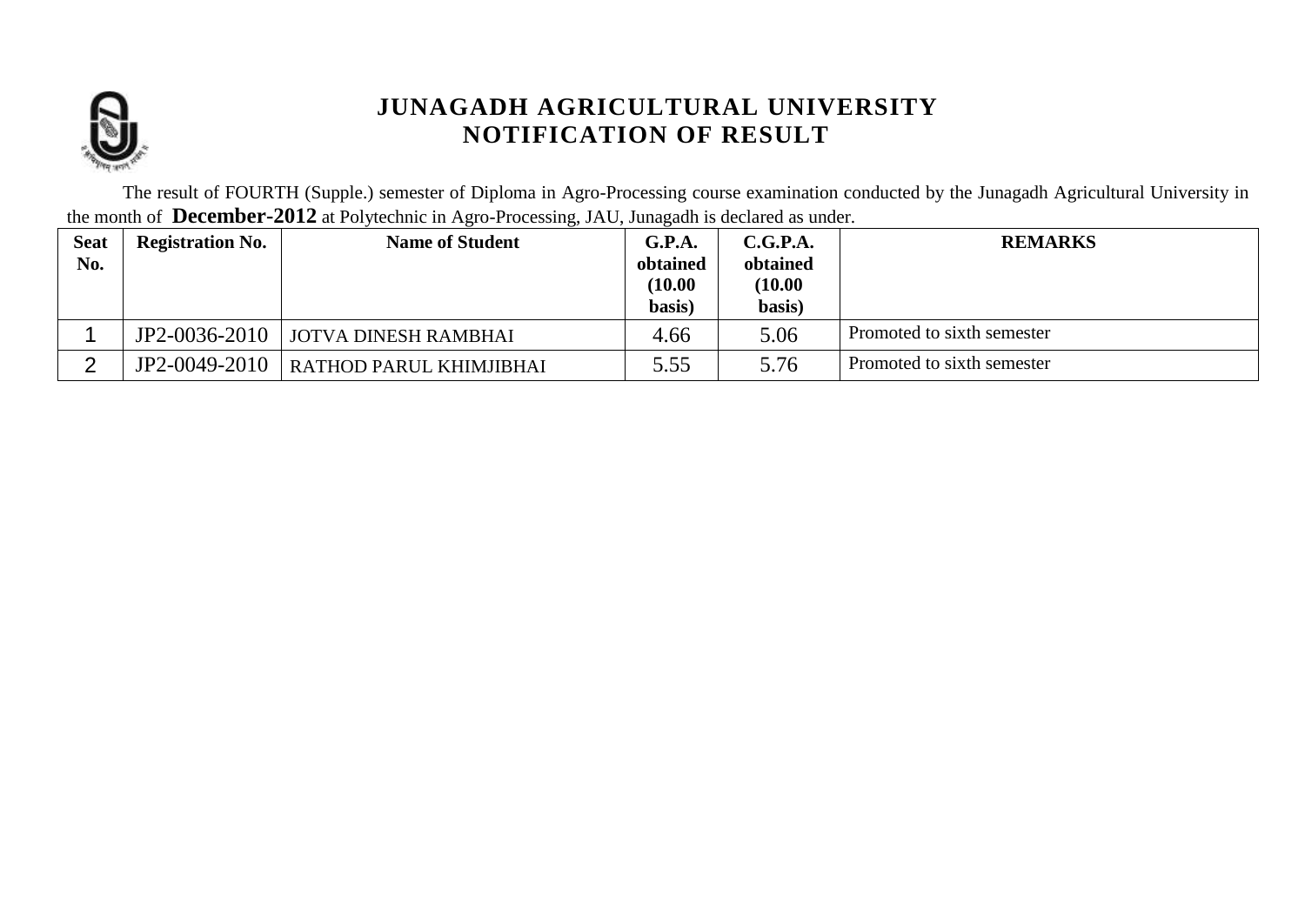

The result of FIFTH(New Regular) semester of Diploma in Agro-Processing course examination conducted by the Junagadh Agricultural University in the month of **December-2012** at Polytechnic in Agro-Processing, JAU, Junagadh is declared as under.

| <b>Seat</b><br>No.       | <b>Registration No.</b> | <b>Name of Student</b>             | G.P.A.<br>obtained<br>(10.00)<br>basis) | C.G.P.A.<br>obtained<br>(10.00)<br>basis) | <b>REMARKS</b>                                                                                               |
|--------------------------|-------------------------|------------------------------------|-----------------------------------------|-------------------------------------------|--------------------------------------------------------------------------------------------------------------|
| 1                        | JP2-0028-2010           | <b>BAKU RAJA DEVSI</b>             | 5.29                                    | 5.41                                      | 1. Promoted to sixth semester<br>2. On academic probation to clear the<br>course(s) AP.503 by second trial   |
| $\overline{2}$           | JP2-0030-2010           | BAMBHANIYA DILIPKUMAR VARAJANGBHAI | 5.72                                    | 6.08                                      | Promoted to sixth semester                                                                                   |
| $\overline{3}$           | JP2-0031-2010           | <b>BLOCH NILOFAR SAFEEMAHMAD</b>   | 7.62                                    | 7.77                                      | Promoted to sixth semester                                                                                   |
| 4                        | JP2-0032-2010           | CHAUHAN DIVYESHKUMAR DINESHBHAI    | 7.16                                    | 6.92                                      | Promoted to sixth semester                                                                                   |
| 5                        | JP2-0034-2010           | DANGODARA ALPESH PANCHABHAI        | 6.48                                    | 7.02                                      | Promoted to sixth semester                                                                                   |
| 6                        | JP2-0035-2010           | <b>DODIA HARESH RAMBHAI</b>        | 5.98                                    | 6.65                                      | Promoted to sixth semester                                                                                   |
| $\overline{\mathcal{I}}$ | JP2-0036-2010           | <b>JOTVA DINESH RAMBHAI</b>        | 4.40                                    | 4.92                                      | 1. Promoted to sixth semester<br>2. On academic probation to clear the<br>course(s) AP.503 by second trial   |
| 8                        | JP2-0037-2010           | KAMALIYA KANABHAI NATHABHAI        | 6.46                                    | 6.61                                      | Promoted to sixth semester                                                                                   |
| 9                        | JP2-0040-2010           | LADANI YAGNIKKUMAR PARSHOTAMBHAI   | 6.84                                    | 7.20                                      | Promoted to sixth semester                                                                                   |
| 10                       | JP2-0041-2010           | <b>MALAM SANJAY BACHUBHAI</b>      | 5.90                                    | 6.09                                      | 1. Promoted to sixth semester<br>2. On academic probation to clear the<br>course(s) AP.503 by second trial   |
| 11                       | JP2-0042-2010           | NAKUM MILANKUMAR GOGANBHAI         | 6.22                                    | 6.66                                      | Promoted to sixth semester                                                                                   |
| 12                       | JP2-0043-2010           | NAKUM PRAFULKUMAR DEVABHAI         | 5.45                                    | 5.78                                      | 1. Promoted to sixth semester<br>2. On academic probation to clear the<br>$course(s)$ AP.503 by second trial |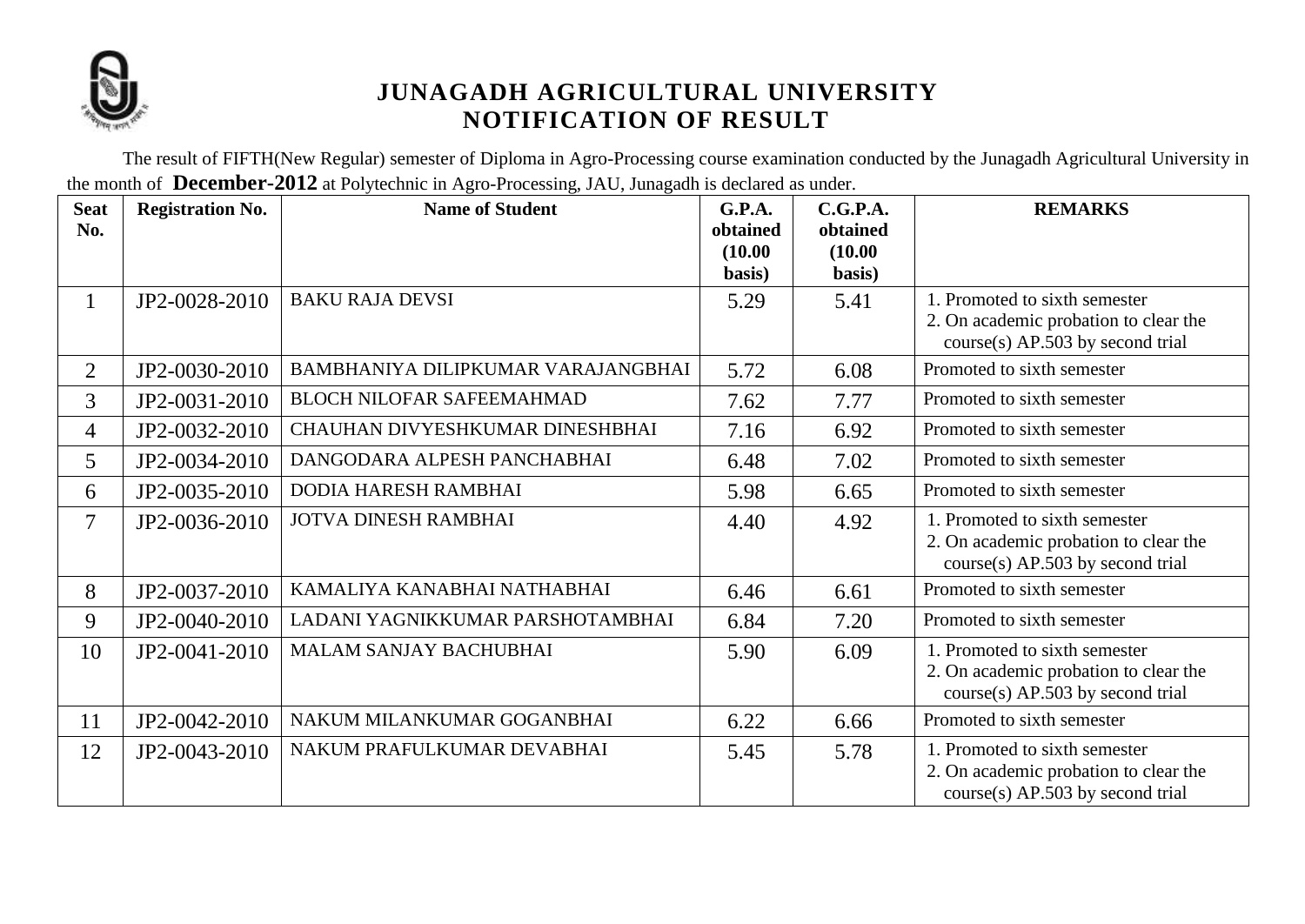| <b>Seat</b><br>No. | <b>Registration No.</b> | <b>Name of Student</b>         | G.P.A.<br>obtained<br>(10.00)<br>basis) | C.G.P.A.<br>obtained<br>(10.00)<br>basis) | <b>REMARKS</b>                                                                                               |
|--------------------|-------------------------|--------------------------------|-----------------------------------------|-------------------------------------------|--------------------------------------------------------------------------------------------------------------|
| 13                 | JP2-0046-2010           | PARMAR VISHAKHA KHIMAJIBHAI    | 7.26                                    | 6.84                                      | Promoted to sixth semester                                                                                   |
| 14                 | JP2-0049-2010           | RATHOD PARUL KHIMJIBHAI        | 5.68                                    | 5.74                                      | Promoted to sixth semester                                                                                   |
| 15                 | JP2-0050-2010           | SAU DINESHKUMAR LAKHMANBHAI    | 6.41                                    | 6.96                                      | Promoted to sixth semester                                                                                   |
| 16                 | JP2-0051-2010           | SHINGALA ASHISHKUMAR JAMANBHAI | 5.66                                    | 6.30                                      | Promoted to sixth semester                                                                                   |
| 17                 | JP2-0052-2010           | <b>SHIR SURESH DEVABHAI</b>    | 6.67                                    | 6.92                                      | Promoted to sixth semester                                                                                   |
| 18                 | JP2-0053-2010           | SOLANKI JINALBEN RASIKLAL      | 7.26                                    | 7.40                                      | Promoted to sixth semester                                                                                   |
| 19                 | JP2-0054-2010           | SOLANKI MAHESH NARANBHAI       | 6.20                                    | 6.75                                      | Promoted to sixth semester                                                                                   |
| 20                 | JP2-0057-2010           | VADALIYA SADHANABEN BHIMABHAI  | 5.91                                    | 5.69                                      | Promoted to sixth semester                                                                                   |
| 21                 | JP2-0058-2010           | VADHER RAMESHBHAI NATHUBHAI    | 7.20                                    | 7.11                                      | Promoted to sixth semester                                                                                   |
| 22                 | JP2-0059-2010           | VALA RAKESH BHIMSHIBHAI        | 6.03                                    | 6.31                                      | Promoted to sixth semester                                                                                   |
| 23                 | JP2-0060-2010           | VISANA RAJESH CHHAGANBHAI      | 5.32                                    | 5.88                                      | 1. Promoted to sixth semester<br>2. On academic probation to clear the<br>$course(s)$ AP.503 by second trial |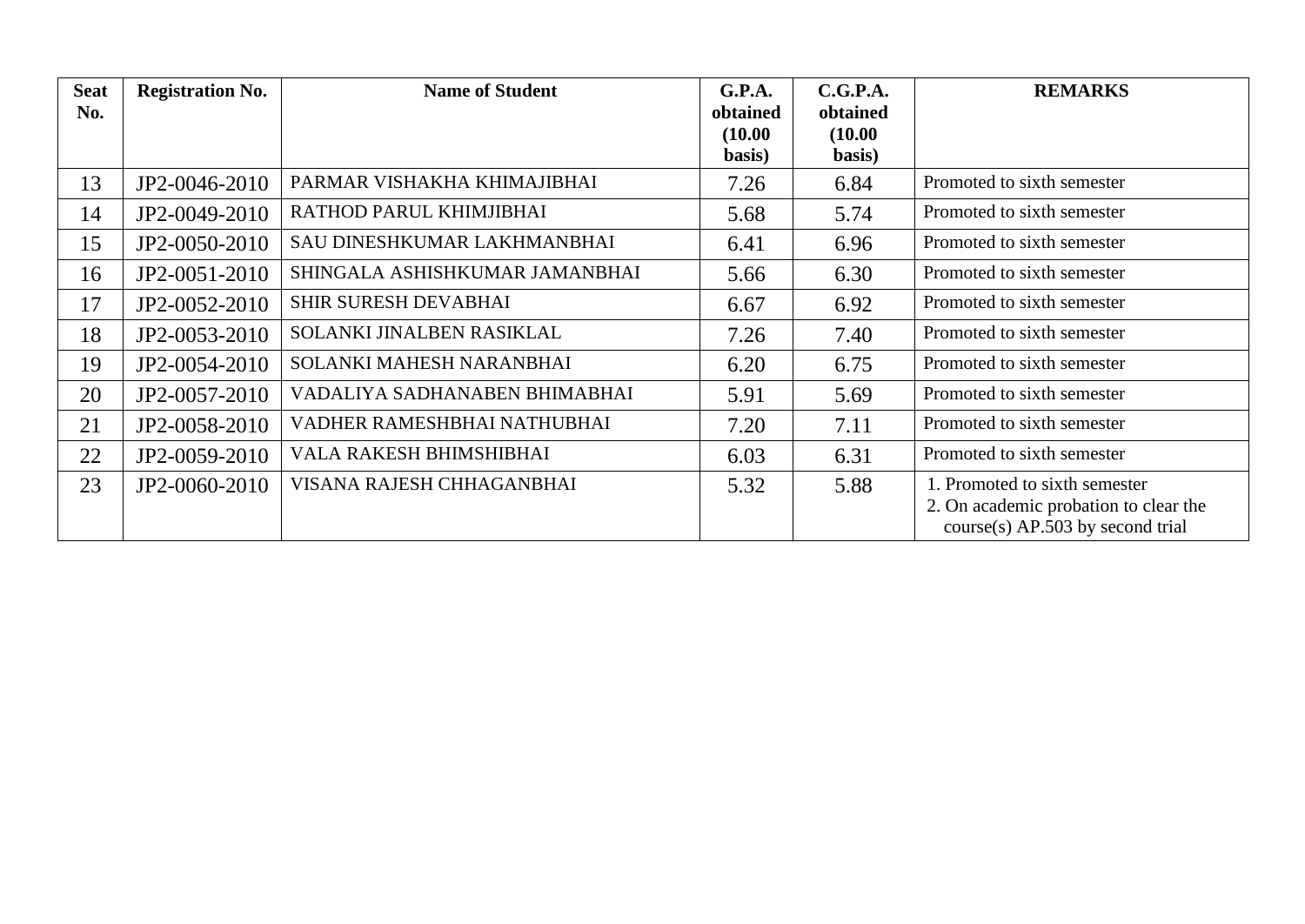

The result of FIFTH(Old Regular) semester of Diploma in Agro-Processing course examination conducted by the Junagadh Agricultural University in the month of **December-2012** at Polytechnic in Agro-Processing, JAU, Junagadh is declared as under.

| <b>Seat</b><br>No. | <b>Registration No.</b> | <b>Name of Student</b> | G.P.A.<br>obtained<br>(10.00)<br>basis) | C.G.P.A.<br>obtained<br>(10.00)<br>basis) | <b>REMARKS</b>                                                                                               |
|--------------------|-------------------------|------------------------|-----------------------------------------|-------------------------------------------|--------------------------------------------------------------------------------------------------------------|
|                    | JP2-0024-2009           | VAJA SONALBEN MULUBHAI | 4.74                                    | 4.68                                      | 1. Promoted to sixth semester<br>2. On academic probation to clear the<br>$course(s)$ AP.503 by second trial |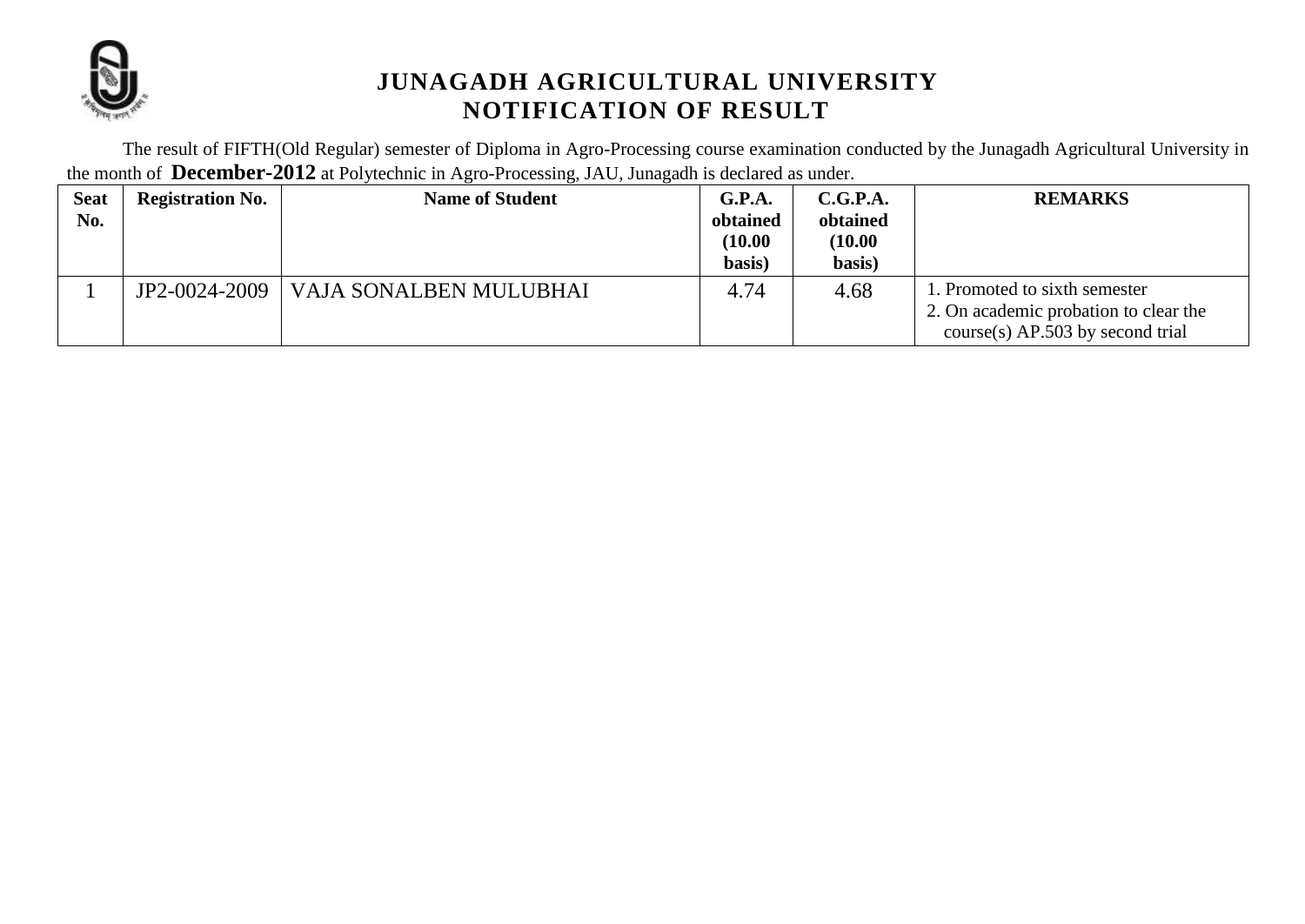

The result of FIRST(Regular) semester of Diploma in Horticulture course examination conducted by the Junagadh Agricultural University in the month of **Decembre-2012** at Polytechnic in Horticulture, JAU, Junagadh is declared as under.

| <b>Seat</b><br>No. | <b>Registration No.</b> | <b>Name of Student</b>                           | G.P.A.<br>obtained<br>(10.00)<br>basis) | C.G.P.A.<br>obtained<br>(10.00)<br>basis) | <b>REMARKS</b>                                                                                                                                                                  |
|--------------------|-------------------------|--------------------------------------------------|-----------------------------------------|-------------------------------------------|---------------------------------------------------------------------------------------------------------------------------------------------------------------------------------|
| 1                  | JP7-0093-2012           | APARNATHI NILESHGIRI<br><b>RAMESHGIRI</b>        | 2.73                                    | 2.73                                      | 1. Not promoted to second semester<br>2. On academic probation to clear the course $(s)$<br>FRT.1.1, VEG.1.1, FLR.1.1, NRM.1.1, PPT.1.1,<br>PPT.1.2 and BOT.1.1 by second trial |
| $\overline{2}$     | JP7-0094-2012           | <b>BALAS HETALBEN RAMESHBHAI</b>                 | 4.74                                    | 4.74                                      | 1. Promoted to second semester<br>2. On academic probation to clear the course(s)<br>PPT.1.1 by second trial                                                                    |
| 3                  | JP7-0095-2012           | <b>BALDHA KAUSHAL VRAJLAL</b>                    | 5.04                                    | 5.04                                      | 1. Promoted to second semester<br>2. On academic probation to clear the course(s)<br>PPT.1.1 by second trial                                                                    |
| $\overline{4}$     | JP7-0096-2012           | <b>BHALU ANAND PARSOTAMBHAI</b>                  | 7.89                                    | 7.89                                      | Promoted to second semester                                                                                                                                                     |
| 5                  | JP7-0097-2012           | BHETARIYA KRISHNABEN ABHA                        | 6.02                                    | 6.02                                      | Promoted to second semester                                                                                                                                                     |
| 6                  | JP7-0098-2012           | BHUT BHAGYASHRI JAYANTIBHAI                      | 5.68                                    | 5.68                                      | 1. Promoted to second semester<br>2. On academic probation to clear the course $(s)$<br>PPT.1.1 by second trial                                                                 |
| 7                  | JP7-0099-2012           | <b>BHUT MANSI SHANTILAL</b>                      | 5.46                                    | 5.46                                      | Promoted to second semester                                                                                                                                                     |
| 8                  | JP7-0100-2012           | CHAUHAN PIYUSH PREMAJIBHAI                       | 6.29                                    | 6.29                                      | Promoted to second semester                                                                                                                                                     |
| 9                  | JP7-0101-2012           | <b>CHAVADA PARTHKUMAR</b><br><b>PARSOTAMBHAI</b> | 4.46                                    | 4.46                                      | 1. Promoted to second semester<br>2. On academic probation to clear the course(s)<br>NRM.1.1 and PPT.1.2 by second trial                                                        |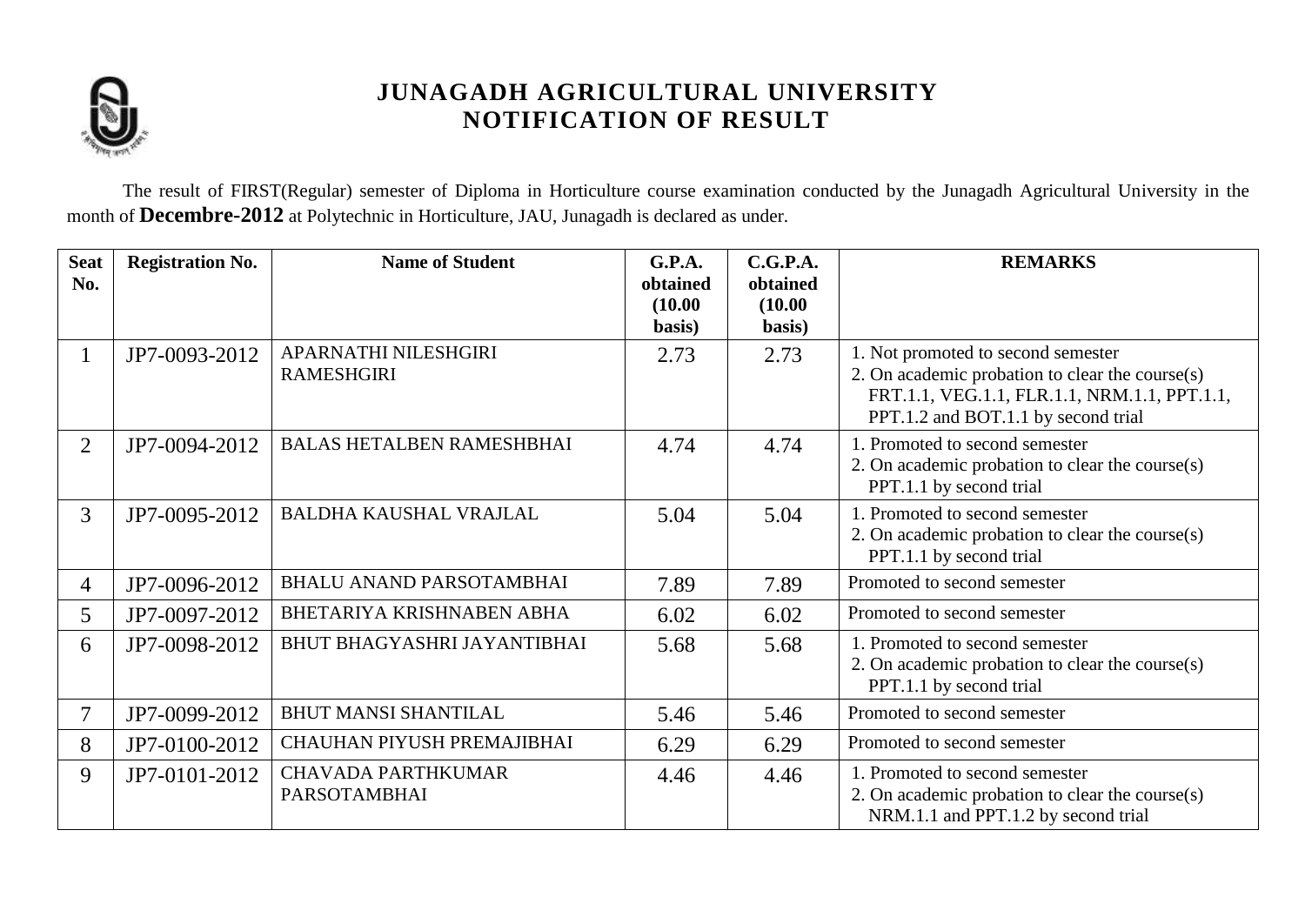| <b>Seat</b><br>No. | <b>Registration No.</b> | <b>Name of Student</b>                            | G.P.A.<br>obtained<br>(10.00) | C.G.P.A.<br>obtained<br>(10.00) | <b>REMARKS</b>                                                                                                                                                               |
|--------------------|-------------------------|---------------------------------------------------|-------------------------------|---------------------------------|------------------------------------------------------------------------------------------------------------------------------------------------------------------------------|
|                    |                         |                                                   | basis)                        | basis)                          |                                                                                                                                                                              |
| 10                 | JP7-0102-2012           | CHHELANA KARANBHAI RAIYABHAI                      | 3.50                          | 3.50                            | 1. Not promoted to second semester<br>2. On academic probation to clear the course(s)<br>FRT.1.1, VEG.1.1, FLR.1.1, NRM.1.1, PPT.1.1,<br>PPT.1.2 and BOT.1.1 by second trial |
| 11                 | JP7-0103-2012           | <b>GAJERA DIVYESHKUMAR</b><br><b>PARSOTAMBHAI</b> | 7.01                          | 7.01                            | Promoted to second semester                                                                                                                                                  |
| 12                 | JP7-0104-2012           | <b>GAJERA MAULIKKUMAR</b><br><b>NILESHBHAI</b>    | 7.07                          | 7.07                            | Promoted to second semester                                                                                                                                                  |
| 13                 | JP7-0105-2012           | GANVIT JIGISHAKUMARI BIPINBHAI                    | 6.93                          | 6.93                            | Promoted to second semester                                                                                                                                                  |
| 14                 | JP7-0106-2012           | JADAV SANDIPKUMAR KISHORBHAI                      | 6.61                          | 6.61                            | Promoted to second semester                                                                                                                                                  |
| 15                 | JP7-0107-2012           | KAMANI ANKITABEN GOPALBHAI                        | 8.54                          | 8.54                            | Promoted to second semester                                                                                                                                                  |
| 16                 | JP7-0108-2012           | KARAMATA RAMESHKUMAR<br><b>RANABHAI</b>           | 3.56                          | 3.56                            | 1. Not promoted to second semester<br>2. On academic probation to clear the course(s)<br>FRT.1.1, VEG.1.1, FLR.1.1, NRM.1.1, PPT.1.1,<br>PPT.1.2 and BOT.1.1 by second trial |
| 17                 | JP7-0109-2012           | KARETHA KISHANKUMAR<br><b>KHODABHAI</b>           | 7.79                          | 7.79                            | Promoted to second semester                                                                                                                                                  |
| 18                 | JP7-0110-2012           | KATARIYA NAIMISH MUKESHBHAI                       | 3.19                          | 3.19                            | 1. Not promoted to second semester<br>2. On academic probation to clear the course(s)<br>FRT.1.1, VEG.1.1, FLR.1.1, NRM.1.1, PPT.1.1<br>and BOT.1.1 by second trial          |
| 19                 | JP7-0111-2012           | KHUNT HIREN PACHABHAI                             | 8.03                          | 8.03                            | Promoted to second semester                                                                                                                                                  |
| 20                 | JP7-0112-2012           | KODAVALA YOGESH DHIRAJLAL                         | 5.37                          | 5.37                            | Promoted to second semester                                                                                                                                                  |
| 21                 | JP7-0113-2012           | NAGHERA HIRAL ARAJANBHAI                          | 4.80                          | 4.80                            | 1. Promoted to second semester<br>2. On academic probation to clear the course(s)<br>NRM.1.1 by second trial                                                                 |
| 22                 | JP7-0114-2012           | PARMAR RAJDIP PRATAPBHAI                          | 8.17                          | 8.17                            | Promoted to second semester                                                                                                                                                  |
| 23                 | JP7-0115-2012           | PARMAR VIRAT MAHENDRA                             | 9.19                          | 9.19                            | Promoted to second semester                                                                                                                                                  |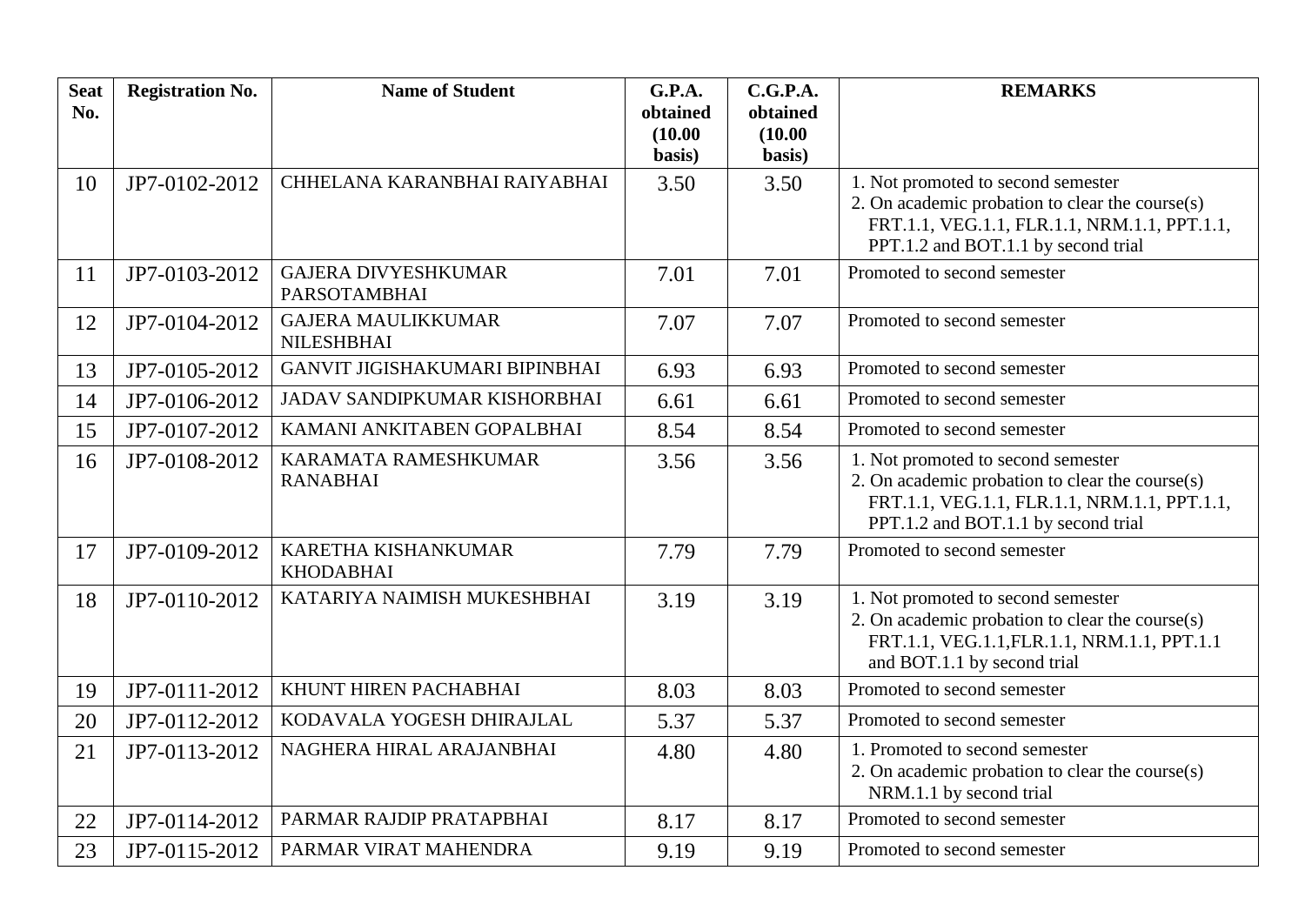| <b>Seat</b><br>No. | <b>Registration No.</b> | <b>Name of Student</b>                   | G.P.A.<br>obtained<br>(10.00)<br>basis) | C.G.P.A.<br>obtained<br>(10.00)<br>basis) | <b>REMARKS</b>                                                                                                                                                               |
|--------------------|-------------------------|------------------------------------------|-----------------------------------------|-------------------------------------------|------------------------------------------------------------------------------------------------------------------------------------------------------------------------------|
| 24                 | JP7-0116-2012           | PATEL PALCHHAI BHARATBHAI                | 4.83                                    | 4.83                                      | 1. Promoted to second semester<br>2. On academic probation to clear the course(s)<br>NRM.1.1 by second trial                                                                 |
| 25                 | JP7-0117-2012           | POLARA BRIJESHKUMAR<br><b>DINESHBHAI</b> | 6.89                                    | 6.89                                      | Promoted to second semester                                                                                                                                                  |
| 26                 | JP7-0118-2012           | RAMOLIYA MOHIT PARSOTAMBHAI              | 8.18                                    | 8.18                                      | Promoted to second semester                                                                                                                                                  |
| 27                 | JP7-0119-2012           | SAVALIYA MEHUL CHANDUBHAI                | 6.78                                    | 6.78                                      | Promoted to second semester                                                                                                                                                  |
| 28                 | JP7-0120-2012           | SOLANKI ARVINDKUMAR<br><b>LAKHABHAI</b>  | 4.06                                    | 4.06                                      | 1. Promoted to second semester<br>2. On academic probation to clear the course(s)<br>VEG.1.1, PPT.1.1 and BOT.1.1 by second trial                                            |
| 29                 | JP7-0121-2012           | SOLANKI VIJAYKUMAR NAGABHAI              | 5.58                                    | 5.58                                      | Promoted to second semester                                                                                                                                                  |
| 30                 | JP7-0122-2012           | TANK SAGAR SHANTILAL                     | 5.79                                    | 5.79                                      | Promoted to second semester                                                                                                                                                  |
| 31                 | JP7-0123-2012           | VADHER YASHKUMAR RAJSHIBHAI              | 5.19                                    | 5.19                                      | Promoted to second semester                                                                                                                                                  |
| 32                 | JP7-0124-2012           | VALA VAISHALIBEN BATUKBHAI               | 6.18                                    | 6.18                                      | Promoted to second semester                                                                                                                                                  |
| 33                 | JP7-0125-2012           | VAVALIYA DIVYANG ASHVINBHAI              | 5.51                                    | 5.51                                      | Promoted to second semester                                                                                                                                                  |
| 34                 | JP7-0126-2012           | VORA VIKRANT BHARATBHAI                  | 3.13                                    | 3.13                                      | 1. Not promoted to second semester<br>2. On academic probation to clear the course(s)<br>FRT.1.1, VEG.1.1, FLR.1.1, NRM.1.1, PPT.1.1,<br>PPT.1.2 and BOT.1.1 by second trial |
| 35                 | JP7-0127-2012           | ZALA ASHOKKUMAR NAGABHAI                 | 6.54                                    | 6.54                                      | Promoted to second semester                                                                                                                                                  |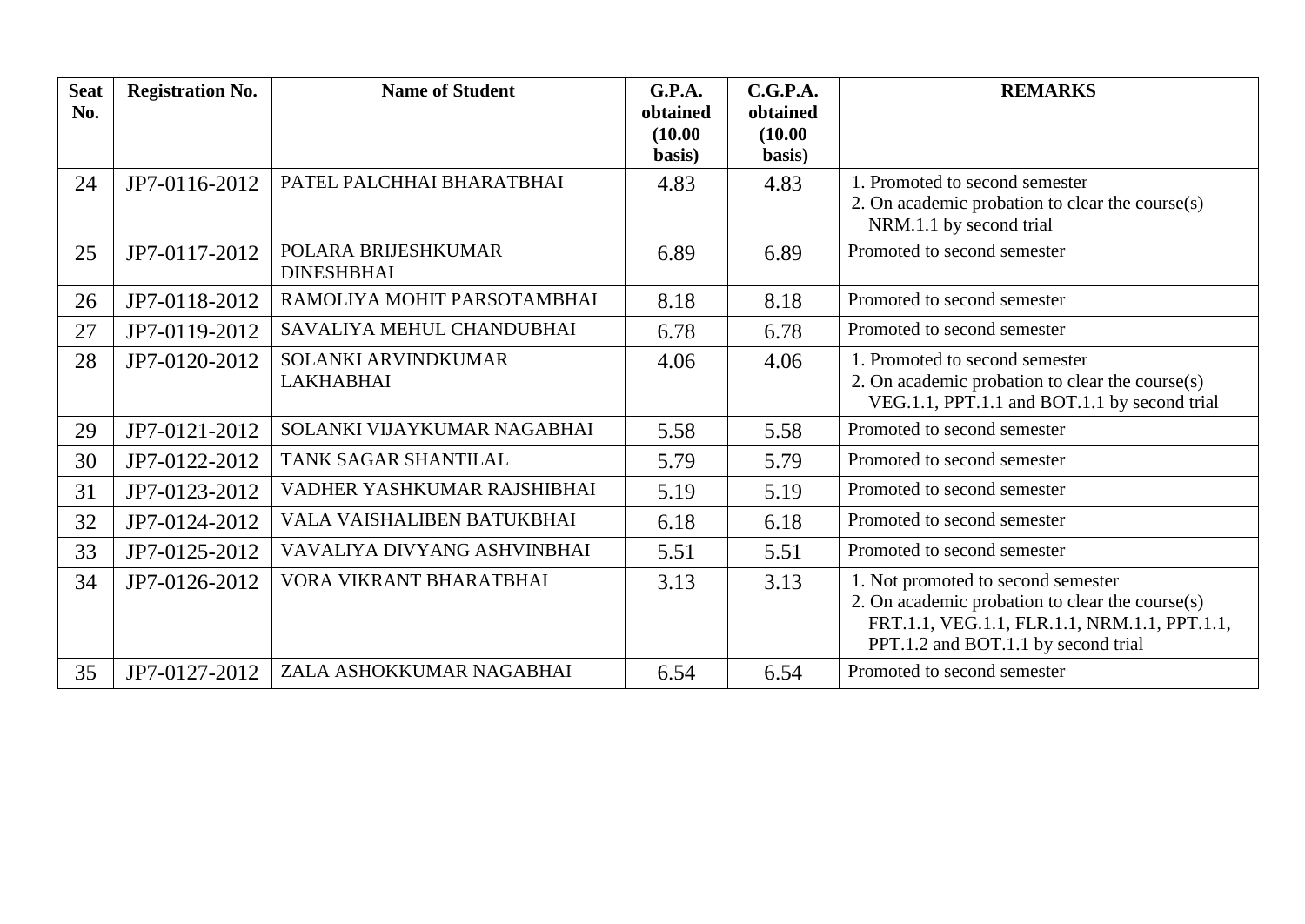

The result of THIRD(Regular) semester of Diploma in Horticulture course examination conducted by the Junagadh Agricultural University in the month of **December-2012** at Polytechnic in Horticulture, JAU, Junagadh is declared as under.

| <b>Seat</b><br>No. | <b>Registration No.</b> | <b>Name of Student</b>            | G.P.A.<br>obtained<br>(10.00) | C.G.P.A.<br>obtained (10.00<br>basis) | <b>REMARKS</b>                                                                                                  |
|--------------------|-------------------------|-----------------------------------|-------------------------------|---------------------------------------|-----------------------------------------------------------------------------------------------------------------|
|                    |                         |                                   | basis)                        |                                       |                                                                                                                 |
| 1                  | JP7-0058-2011           | AERADA DINESH BHARAT              | 4.61                          | 4.79                                  | 1. Promoted to fourth semester<br>2. On academic probation to<br>clear the course(s) FRT.3.4 by<br>second trial |
| $\overline{2}$     | JP7-0059-2011           | <b>BAGIYA RAVIBHAI BHIKHUBHAI</b> | 6.48                          | 5.95                                  | Promoted to fourth semester                                                                                     |
| $\overline{3}$     | JP7-0060-2011           | BAJANIYA JAYDIPKUMAR ARJANBHAI    | 5.70                          | 5.73                                  | Promoted to fourth semester                                                                                     |
| $\overline{4}$     | JP7-0064-2011           | CHAVADA RONAKKUMAR BHIMJIBHAI     | 5.64                          | 5.30                                  | Promoted to fourth semester                                                                                     |
| 5                  | JP7-0065-2011           | DODIA PRADIPBHAI BHAMABHAI        | 6.78                          | 6.09                                  | Promoted to fourth semester                                                                                     |
| 6                  | JP7-0067-2011           | <b>GAMI MEHUL MAGANBHAI</b>       | 5.41                          | 5.21                                  | Promoted to fourth semester                                                                                     |
| 7                  | JP7-0068-2011           | JOTAVA BHAVESHKUMAR DEVABHAI      | 6.70                          | 6.90                                  | Promoted to fourth semester                                                                                     |
| 8                  | JP7-0071-2011           | KARAMATA AJAYKUMAR RAMABHAI       | 6.08                          | 6.06                                  | Promoted to fourth semester                                                                                     |
| 9                  | JP7-0072-2011           | KATHAD DIPAKKUMAR BADHABHAI       | 7.71                          | 8.01                                  | Promoted to fourth semester                                                                                     |
| 10                 | JP7-0073-2011           | KAVAD CHETANKUMAR RANABHAI        | 5.61                          | 5.47                                  | Promoted to fourth semester                                                                                     |
| 11                 | JP7-0074-2011           | LUNAGARIYA BHARAT MANISH          | 8.48                          | 8.56                                  | Promoted to fourth semester                                                                                     |
| 12                 | JP7-0075-2011           | MAGRA MANISH NARANBHAI            | 7.93                          | 7.85                                  | Promoted to fourth semester                                                                                     |
| 13                 | JP7-0076-2011           | MAKWANA JAYESHKUMAR DHARAMSHIBHAI | 9.12                          | 9.24                                  | Promoted to fourth semester                                                                                     |
| 14                 | JP7-0077-2011           | MALAM HARDIKKUMAR RAMESHBHAI      | 6.36                          | 6.03                                  | Promoted to fourth semester                                                                                     |
| 15                 | JP7-0078-2011           | PARMAR DHARABEN BHUPATBHAI        | 6.44                          | 6.44                                  | Promoted to fourth semester                                                                                     |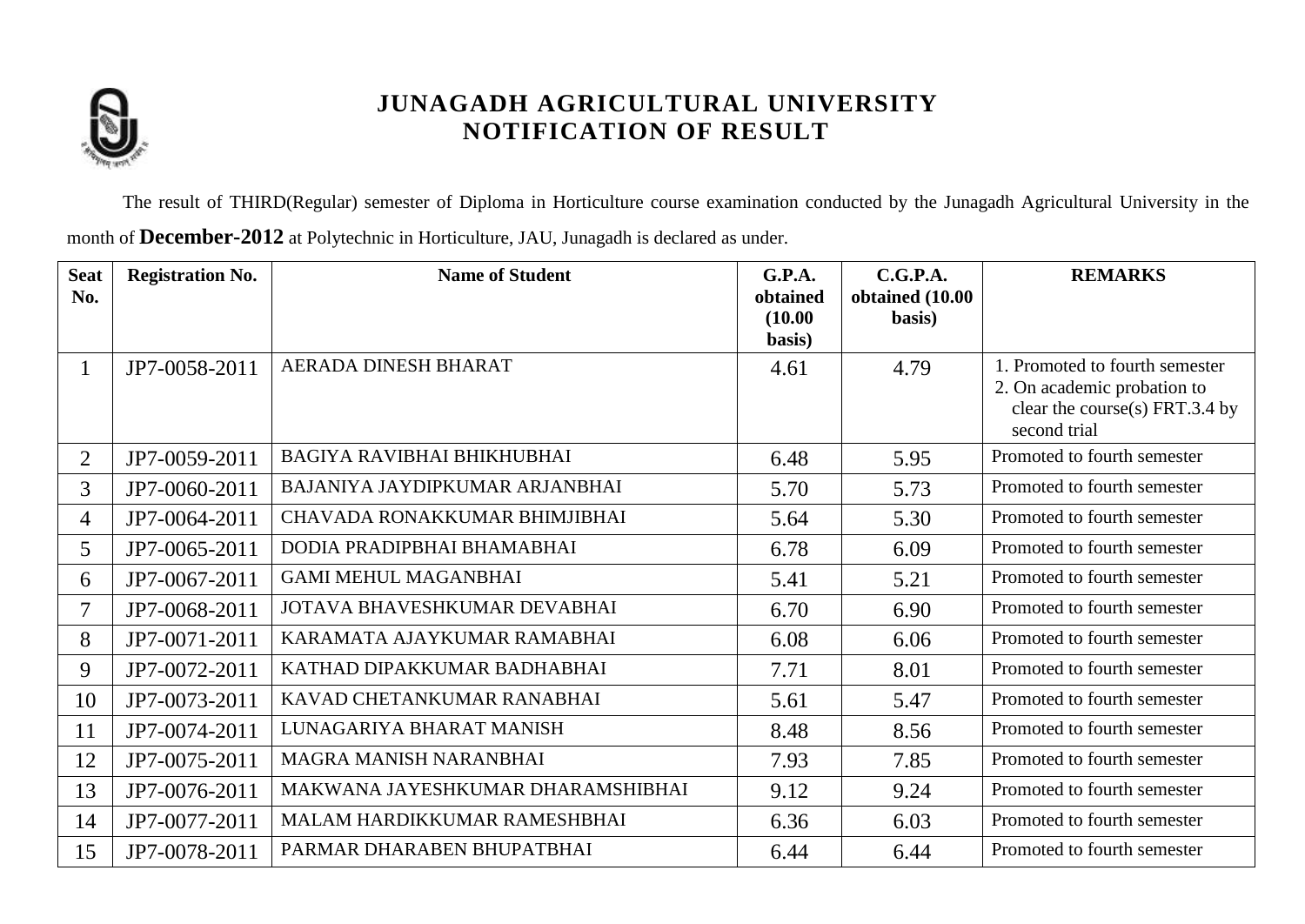| <b>Seat</b><br>No. | <b>Registration No.</b> | <b>Name of Student</b>          | G.P.A.<br>obtained | C.G.P.A.<br>obtained (10.00 | <b>REMARKS</b>              |
|--------------------|-------------------------|---------------------------------|--------------------|-----------------------------|-----------------------------|
|                    |                         |                                 | (10.00)<br>basis)  | basis)                      |                             |
| 16                 | JP7-0079-2011           | PATEL ANITAKUMARI CHAMPAKBHAI   | 7.72               | 7.56                        | Promoted to fourth semester |
| 17                 | JP7-0082-2011           | PATEL UNNATIKUMARI DILIPBHAI    | 6.87               | 6.95                        | Promoted to fourth semester |
| 18                 | JP7-0083-2011           | RATHOD AKASH BABUBHAI           | 5.66               | 5.40                        | Promoted to fourth semester |
| 19                 | JP7-0085-2011           | SARVANI SAHIDKHAN UMARKHAN      | 7.36               | 7.15                        | Promoted to fourth semester |
| 20                 | JP7-0086-2011           | SAVLIYA HEMANGIBEN VIJAYBHAI    | 6.36               | 6.58                        | Promoted to fourth semester |
| 21                 | JP7-0087-2011           | SOLANKI BHARATKUMAR KARSHANBHAI | 5.66               | 5.62                        | Promoted to fourth semester |
| 22                 | JP7-0089-2011           | VAJA JAYESHBHAI BHAGVANBHAI     | 7.06               | 7.08                        | Promoted to fourth semester |
| 23                 | JP7-0090-2011           | VALA DHIRUKUMAR ARJANBHAI       | 5.84               | 5.58                        | Promoted to fourth semester |
| 24                 | JP7-0091-2011           | VALA HARESHKUMAR NARSINGBHAI    | 7.04               | 6.19                        | Promoted to fourth semester |
| 25                 | JP7-0092-2011           | VINZUDA VIJYA MANSUKHLAL        | 8.63               | 8.53                        | Promoted to fourth semester |
| 26                 | JP7-0036-2010           | JETHAVA RAVATKUMAR JIVABHAI     | 5.69               | 5.40                        | Promoted to fourth semester |
| 27                 | JP7-0039-2010           | KATHAD MAYUR JAYNTILAL          | 5.68               | 5.56                        | Promoted to fourth semester |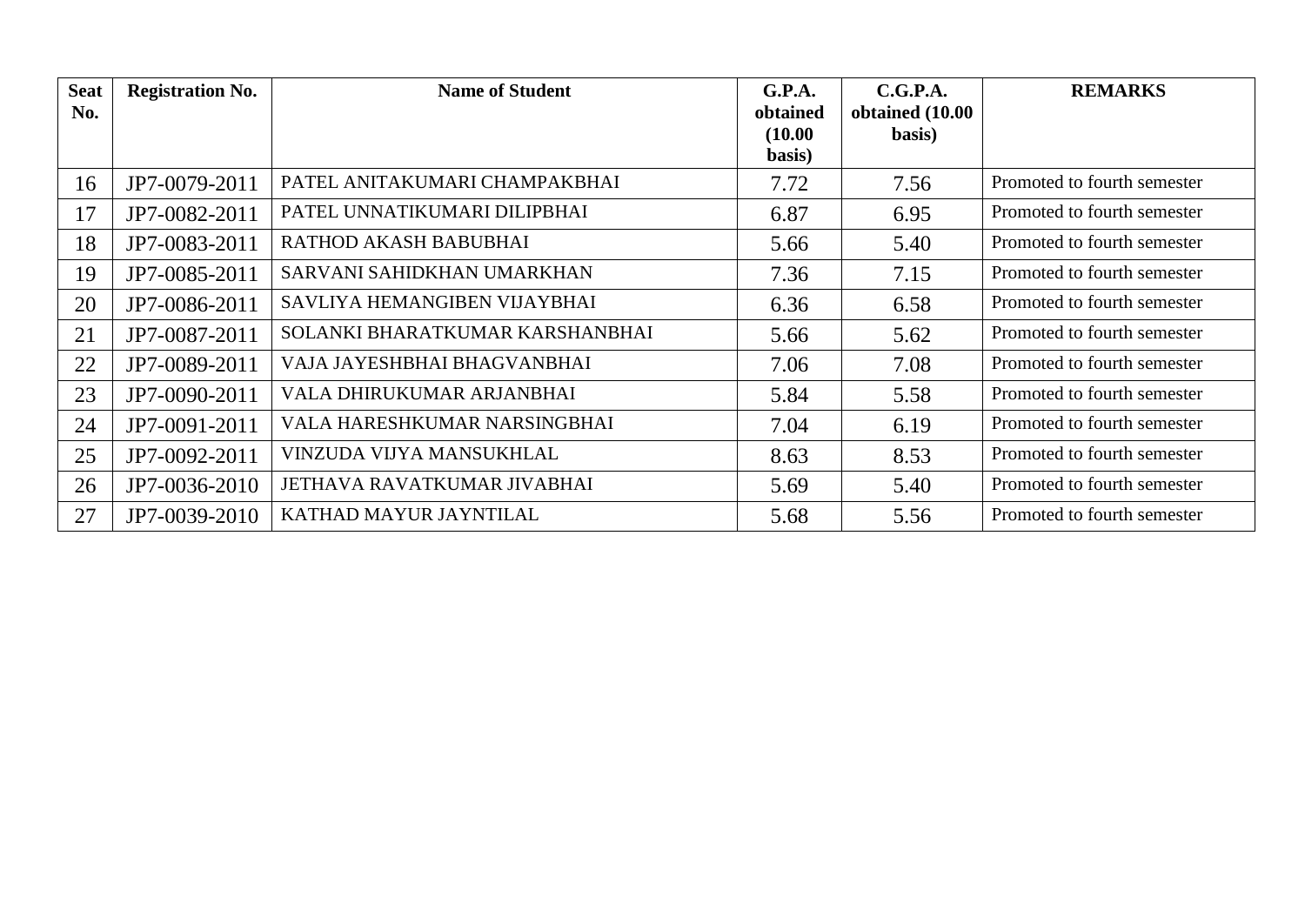

The result of FIFTH( Regular) semester of Diploma in Horticulture course examination conducted by the Junagadh Agricultural University in the month of **December-2012** at Polytechnic in Horticulture, JAU, Junagadh is declared as under.

| <b>Seat</b><br>No. | <b>Registration No.</b> | <b>Name of Student</b>           | <b>G.P.A.</b><br>obtained<br>(10.00)<br>basis) | C.G.P.A.<br>obtained<br>(10.00)<br>basis) | <b>REMARKS</b>             |
|--------------------|-------------------------|----------------------------------|------------------------------------------------|-------------------------------------------|----------------------------|
| $\mathbf{1}$       | JP7-0027-2010           | ANTALA SANDIPKUMAR KESHAVBHAI    | 7.19                                           | 7.05                                      | Promoted to sixth semester |
| $\overline{2}$     | JP7-0028-2010           | BAMAROTIYA JAGADISHBHAI RAMBHAI  | 5.11                                           | 5.11                                      | Promoted to sixth semester |
| $\overline{3}$     | JP7-0029-2010           | <b>BARAD VIJAYBHAI HAMIRBHAI</b> | 8.56                                           | 8.58                                      | Promoted to sixth semester |
| $\overline{4}$     | JP7-0030-2010           | CHANDERA MUKESH BHIMASHI         | 8.13                                           | 8.18                                      | Promoted to sixth semester |
| 5                  | JP7-0031-2010           | CHHATRODIYA BHAVESH VARJANGBHAI  | 7.77                                           | 7.70                                      | Promoted to sixth semester |
| 6                  | JP7-0033-2010           | DONGA POOJABEN MANSUKHBHAI       | 7.24                                           | 7.11                                      | Promoted to sixth semester |
| $\overline{7}$     | JP7-0034-2010           | <b>GAJERA KINJALBEN BABUBHAI</b> | 7.48                                           | 7.55                                      | Promoted to sixth semester |
| 8                  | JP7-0035-2010           | JADAV UDAYKUMAR VRAJLAL          | 7.04                                           | 7.17                                      | Promoted to sixth semester |
| 9                  | JP7-0037-2010           | JOTAVA MENASIBHAI BHIMASIBHAI    | 6.91                                           | 6.66                                      | Promoted to sixth semester |
| 10                 | JP7-0038-2010           | JOTVA DILIPBHAI JADAVBHAI        | 5.43                                           | 5.21                                      | Promoted to sixth semester |
| 11                 | JP7-0040-2010           | KATHAD PRADIPKUMAR BABUBHAI      | 6.39                                           | 5.99                                      | Promoted to sixth semester |
| 12                 | JP7-0041-2010           | MALAM MILANKUMAR SAMATBHAI       | 5.17                                           | 5.45                                      | Promoted to sixth semester |
| 13                 | JP7-0042-2010           | MARU ABHAY BHASKARBHAI           | 6.25                                           | 6.63                                      | Promoted to sixth semester |
| 14                 | JP7-0043-2010           | MATHUKIYA NISHABEN RAMESHBHAI    | 6.47                                           | 6.49                                      | Promoted to sixth semester |
| 15                 | JP7-0045-2010           | PARMAR HARESH BALU               | 8.03                                           | 8.14                                      | Promoted to sixth semester |
| 16                 | JP7-0048-2010           | SOLANKI MAYUR VIRA               | 7.98                                           | 7.86                                      | Promoted to sixth semester |
| 17                 | JP7-0050-2010           | TADHA GOPALBHAI PREMJIBHAI       | 6.95                                           | 6.62                                      | Promoted to sixth semester |
| 18                 | JP7-0051-2010           | TANK CHIRAG VITTHALBHAI          | 5.86                                           | 5.75                                      | Promoted to sixth semester |
| 19                 | JP7-0052-2010           | TIMBADIYA SAHILKUMAR SURESHBHAI  | 5.52                                           | 5.91                                      | Promoted to sixth semester |
| 20                 | JP7-0053-2010           | VAISHNAV BHARATKUMAR LALJIBHAI   | 7.59                                           | 7.26                                      | Promoted to sixth semester |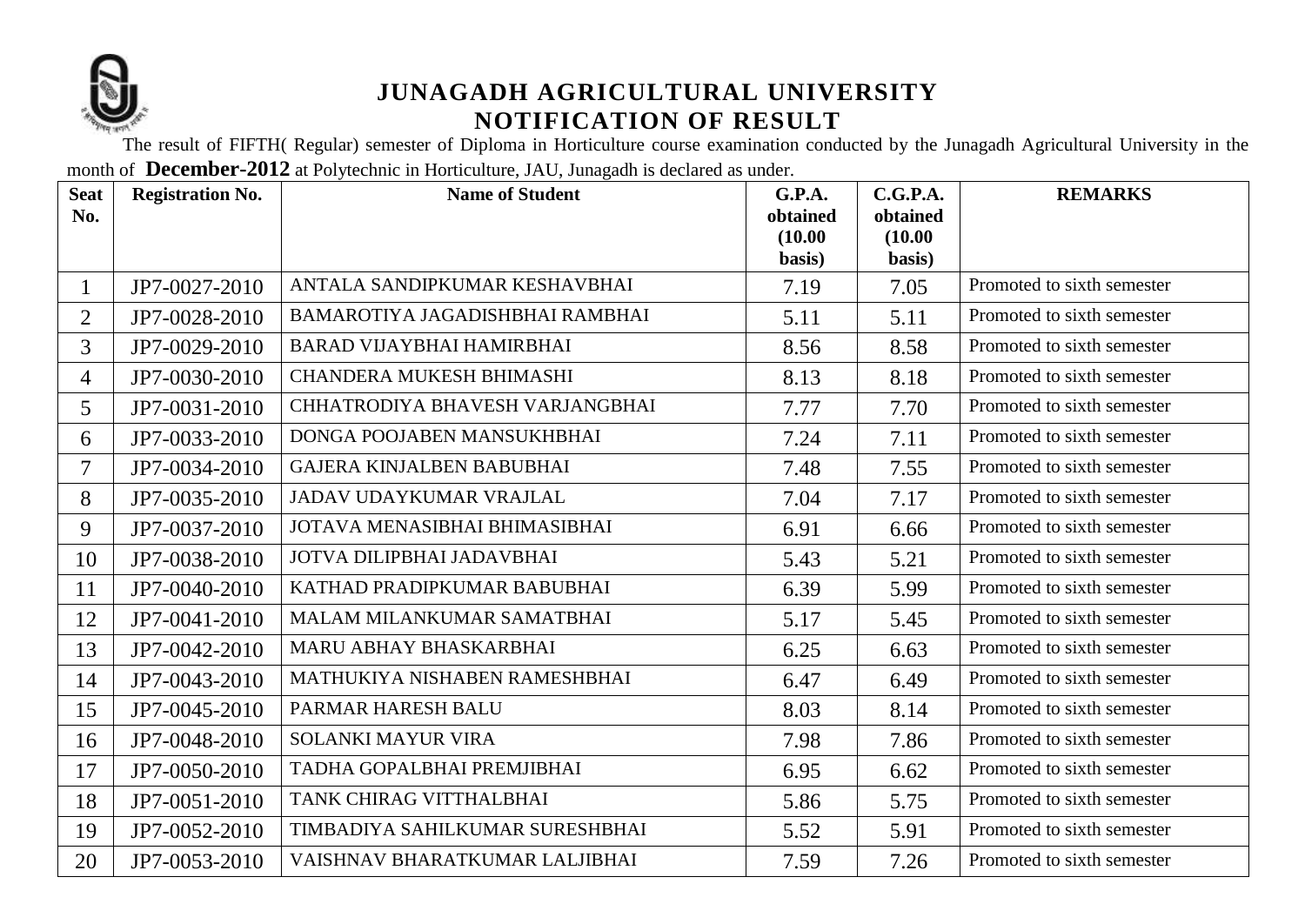| <b>Seat</b><br>No. | <b>Registration No.</b> | <b>Name of Student</b>       | G.P.A.<br>obtained<br>(10.00)<br>basis) | C.G.P.A.<br>obtained<br>(10.00)<br>basis) | <b>REMARKS</b>             |
|--------------------|-------------------------|------------------------------|-----------------------------------------|-------------------------------------------|----------------------------|
| 21                 | JP7-0054-2010           | VALA KISHAN DANABHAI         | 6.51                                    | 6.40                                      | Promoted to sixth semester |
| 22                 | JP7-0055-2010           | VALA NARANBHAI JAGMALBHAI    | 6.67                                    | 6.29                                      | Promoted to sixth semester |
| 23                 | JP7-0056-2010           | VASAN TUSHARKUMAR BHIMJIBHAI | 7.63                                    | 7.23                                      | Promoted to sixth semester |
| 24                 | JP7-0057-2010           | ZALA DUSHYANTBHAI KALUBHAI   | 6.31                                    | 6.13                                      | Promoted to sixth semester |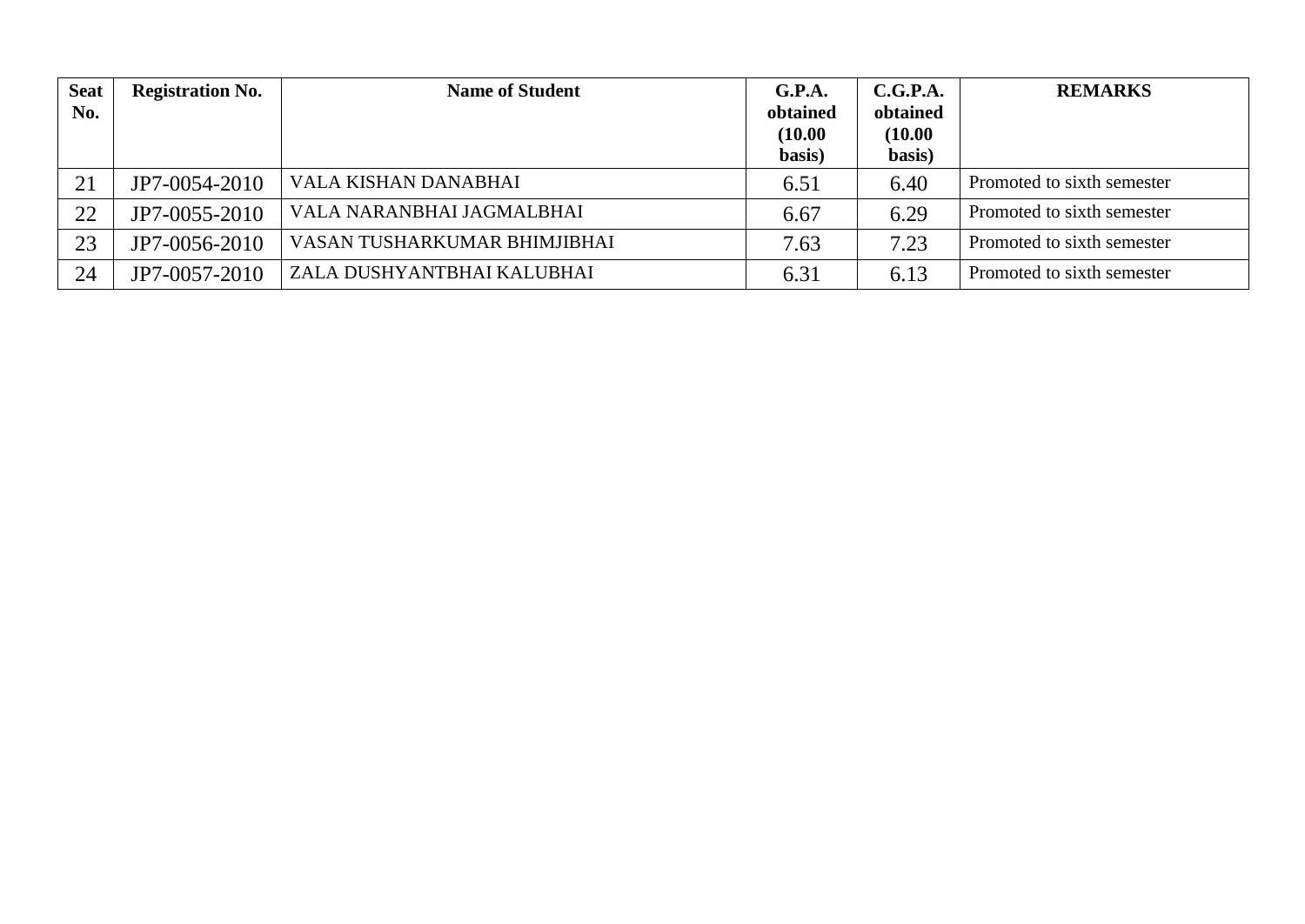

The result of FIRST(Regular) semester of Diploma in Agriculture course examination conducted by the Junagadh Agricultural University in the month

| of December-2012 at Polytechnic in Agriculture, J.A.U., Dhari is declared as under. |  |  |  |
|-------------------------------------------------------------------------------------|--|--|--|
|-------------------------------------------------------------------------------------|--|--|--|

| <b>Seat</b><br>No. | <b>Registration No.</b> | <b>Name of Student</b>                            | G.P.A.<br>obtained<br>(10.00) | C.G.P.A.<br>obtained<br>(10.00) | <b>REMARKS</b>                                                                                                 |
|--------------------|-------------------------|---------------------------------------------------|-------------------------------|---------------------------------|----------------------------------------------------------------------------------------------------------------|
|                    |                         |                                                   | basis)                        | basis)                          |                                                                                                                |
|                    | JP1-0090-2012           | BABARIYA JAYDEEP DINESHBHAI                       | 5.57                          | 5.57                            | Promoted to second semester                                                                                    |
| $\overline{2}$     | JP1-0091-2012           | <b>BALDHA HIREN ARAVINDBHAI</b>                   | 6.86                          | 6.86                            | Promoted to second semester                                                                                    |
| 3                  | JP1-0092-2012           | <b>BAMAROTIYA MAHESHKUMAR</b><br><b>AMARABHAI</b> | 6.17                          | 6.17                            | Promoted to second semester                                                                                    |
| $\overline{4}$     | JP1-0093-2012           | BARAD JAYDEEPKUMAR RAMSIBHAI                      | 5.21                          | 5.21                            | 1. Promoted to second semester<br>2. On academic probation to clear the<br>course(s) Agron.111 by second trial |
| 5                  | JP1-0094-2012           | CHUDASAMA HARSHAL MOHANLAL                        | 6.50                          | 6.50                            | Promoted to second semester                                                                                    |
| 6                  | JP1-0095-2012           | <b>CHUDASAMA SAGARKUMAR</b><br><b>CHANDUBHAI</b>  | 6.36                          | 6.36                            | Promoted to second semester                                                                                    |
| $\overline{7}$     | JP1-0096-2012           | DAMOR SANJAYKUMAR KANUBHAI                        | 5.15                          | 5.15                            | 1. Promoted to second semester<br>2. On academic probation to clear the<br>course(s) Agron.111 by second trial |
| 8                  | JP1-0097-2012           | DHANANI DARSHAK PRAVINBHAI                        | 5.34                          | 5.34                            | 1. Promoted to second semester<br>2. On academic probation to clear the<br>course(s) Agron.111 by second trial |
| 9                  | JP1-0098-2012           | DOBARIYA KEVINKUMAR<br><b>HARASUKHBHAI</b>        | 5.79                          | 5.79                            | Promoted to second semester                                                                                    |
| 10                 | JP1-0099-2012           | HIRPARA BHAVESH KISHORBHAI                        | 6.19                          | 6.19                            | Promoted to second semester                                                                                    |
| 11                 | JP1-0100-2012           | KALARIYA KISHANKUMAR<br><b>SURESHKUMAR</b>        | 5.97                          | 5.97                            | Promoted to second semester                                                                                    |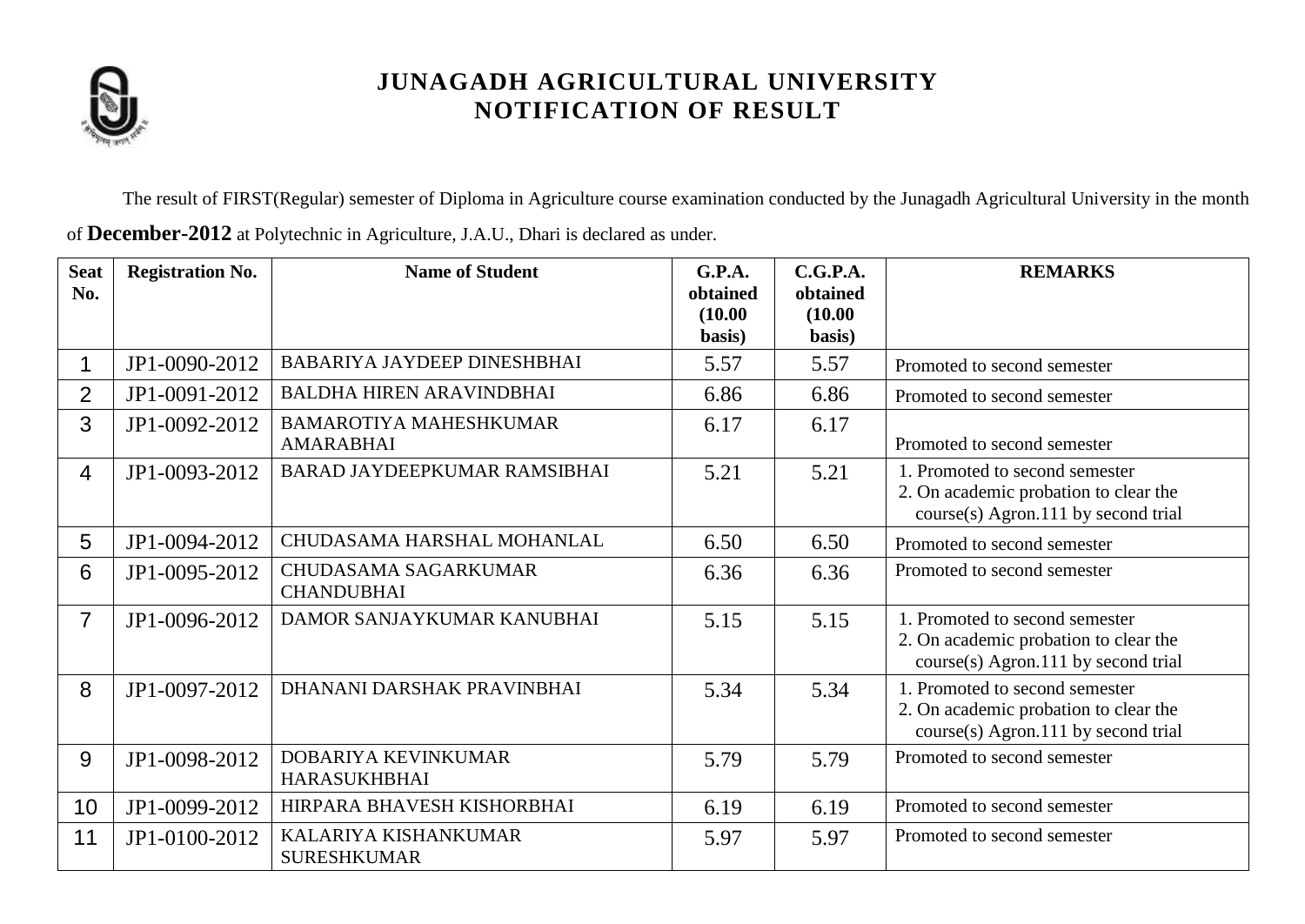| <b>Seat</b><br>No. | <b>Registration No.</b> | <b>Name of Student</b>           | G.P.A.<br>obtained | C.G.P.A.<br>obtained | <b>REMARKS</b>                                                                                                 |
|--------------------|-------------------------|----------------------------------|--------------------|----------------------|----------------------------------------------------------------------------------------------------------------|
|                    |                         |                                  | (10.00)<br>basis)  | (10.00)<br>basis)    |                                                                                                                |
| 12                 | JP1-0101-2012           | KESHAVALA VIJAYKUMAR GOVINDBHAI  | 6.96               | 6.96                 | Promoted to second semester                                                                                    |
| 13                 | JP1-0102-2012           | MEGHANATHI YOGESHGIRI KISHORGIRI | 7.24               | 7.24                 | Promoted to second semester                                                                                    |
| 14                 | JP1-0103-2012           | MUCHHAL GOVINDBHAI LAKHMANBHAI   | 6.58               | 6.58                 | Promoted to second semester                                                                                    |
| 15                 | JP1-0104-2012           | NANDANIYA PARTHKUMAR RAMBHAI     | 6.24               | 6.24                 | Promoted to second semester                                                                                    |
| 16                 | JP1-0105-2012           | NANDANIYA SUBHASH ARJANBHAI      | 6.05               | 6.05                 | Promoted to second semester                                                                                    |
| 17                 | JP1-0106-2012           | PARMAR UJASKUMAR DAYABHAI        | 5.24               | 5.24                 | Promoted to second semester                                                                                    |
| 18                 | JP1-0107-2012           | PITHIYA GOPAL KARABHAI           | 4.78               | 4.78                 | 1. Promoted to second semester<br>2. On academic probation to clear the<br>course(s) Agron.111 by second trial |
| 19                 | JP1-0108-2012           | RATHOD VIKAS RAJESHBHAI          | 4.96               | 4.96                 | 1. Promoted to second semester<br>2. On academic probation to clear the<br>course(s) Agron.111 by second trial |
| 20                 | JP1-0109-2012           | ROJASARA JIGNESHKUMAR MANAJIBHAI | 6.23               | 6.23                 | Promoted to second semester                                                                                    |
| 21                 | JP1-0110-2012           | SANGHANI GOPAL JAGDISHBHAI       | 5.94               | 5.94                 | Promoted to second semester                                                                                    |
| 22                 | JP1-0111-2012           | SAU JAYESHBHAI LAKHAMANBHAI      | 5.36               | 5.36                 | 1. Promoted to second semester<br>2. On academic probation to clear the<br>course(s) Agron.111 by second trial |
| 23                 | JP1-0112-2012           | SAVALIYA RAHULKUMAR JAMNADAS     | 8.25               | 8.25                 | Promoted to second semester                                                                                    |
| 24                 | JP1-0113-2012           | SHAMLA DIVYESHKUMAR VIRABHAI     | 5.56               | 5.56                 | Promoted to second semester                                                                                    |
| 25                 | JP1-0114-2012           | SOLANKI VIJAYKUMAR SAMATBHAI     | 5.09               | 5.09                 | 1. Promoted to second semester<br>2. On academic probation to clear the<br>course(s) Agron.111 by second trial |
| 26                 | JP1-0115-2012           | TALAVIYA HARDIK NARANBHAI        | 5.58               | 5.58                 | Promoted to second semester                                                                                    |
| 27                 | JP1-0116-2012           | THUMMAR TEJAS PRAVINBHAI         | 7.49               | 7.49                 | Promoted to second semester                                                                                    |
| 28                 | JP1-0117-2012           | TILAVA UTSAV RAMESHBHAI          | 7.27               | 7.27                 | Promoted to second semester                                                                                    |
| 29                 | JP1-0118-2012           | VAGHELA YASHKUMAR RAMESHBHAI     | 6.53               | 6.53                 | Promoted to second semester                                                                                    |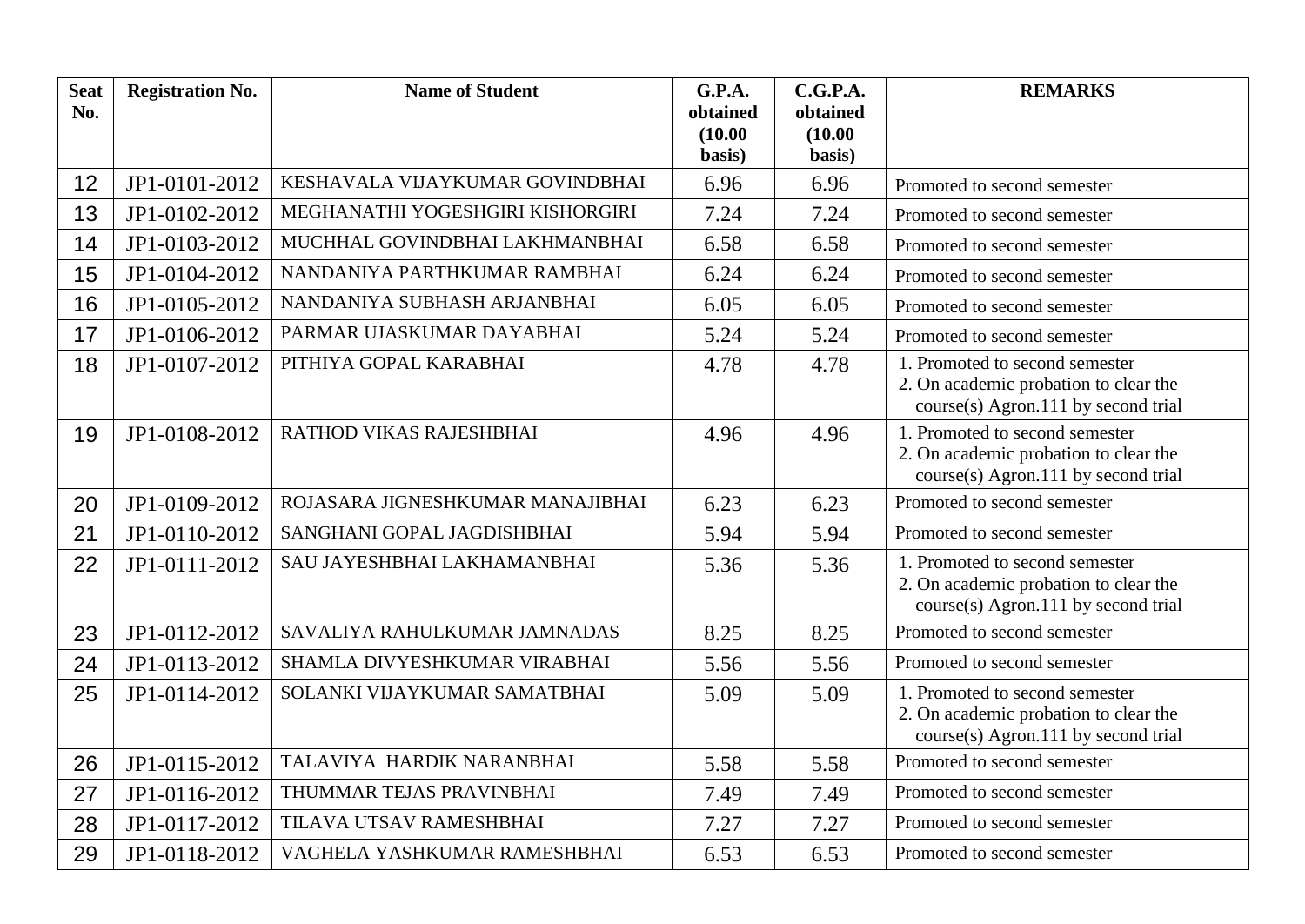| <b>Seat</b><br>No. | <b>Registration No.</b> | <b>Name of Student</b>      | G.P.A.<br>obtained<br>(10.00)<br>basis) | C.G.P.A.<br>obtained<br>(10.00)<br>basis) | <b>REMARKS</b>                                                                                                   |
|--------------------|-------------------------|-----------------------------|-----------------------------------------|-------------------------------------------|------------------------------------------------------------------------------------------------------------------|
| 30                 | JP1-0119-2012           | VANAVI ROHITKUMAR PUNJABHAI | 4.97                                    | 4.97                                      | 1. Promoted to second semester<br>2. On academic probation to clear the<br>$course(s)$ Agron.111 by second trial |
| 31                 | JP1-0120-2012           | VASAN VIRENKUMAR DAYALAL    | 6.69                                    | 6.69                                      | Promoted to second semester                                                                                      |
| 32                 | JP1-0121-2012           | ZALA RAVI KANABHAI          | 5.08                                    | 5.08                                      | 1. Promoted to second semester<br>2. On academic probation to clear the<br>$course(s)$ Agron.111 by second trial |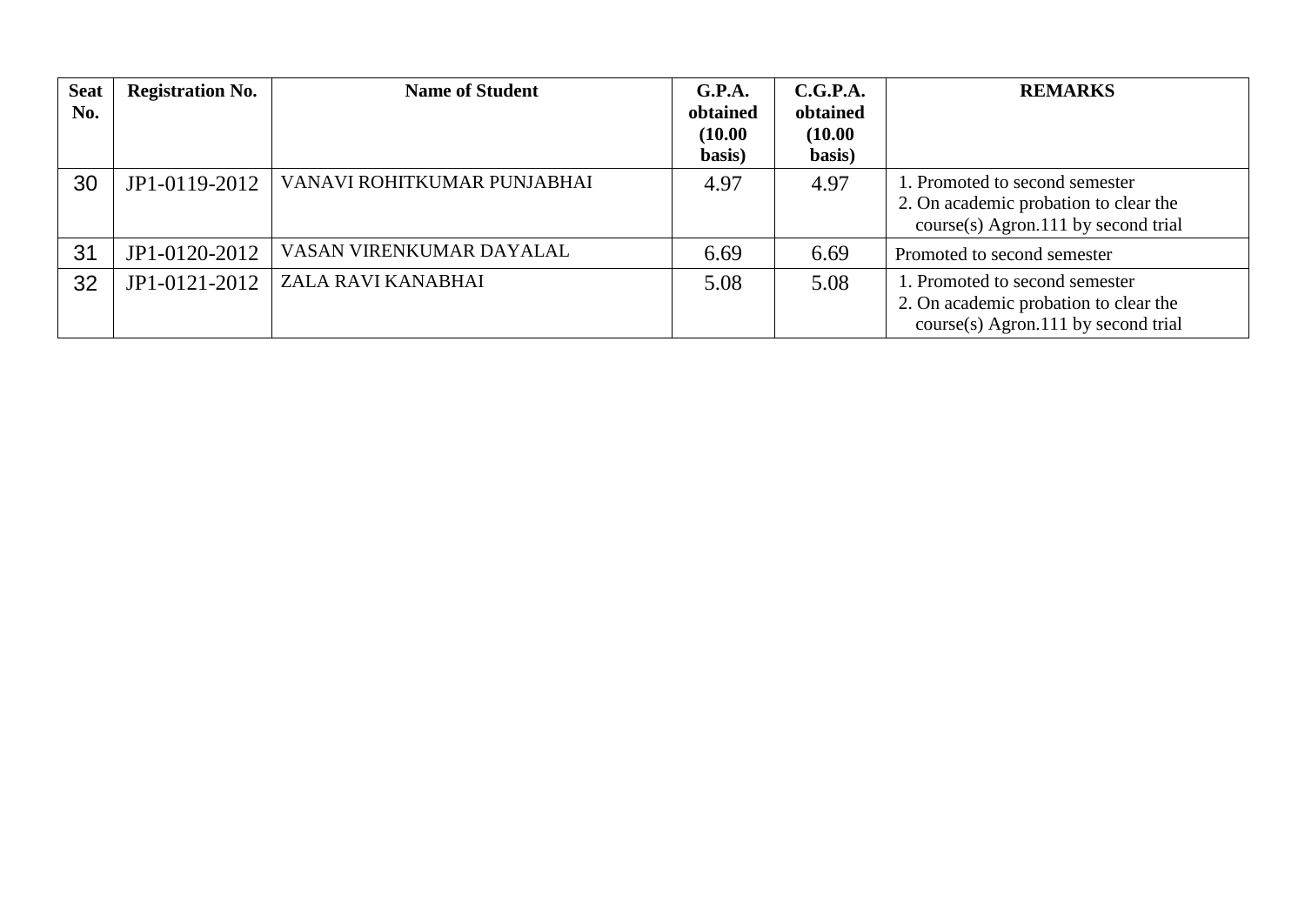

The result of SECOND(Supple.) semester of Diploma in Agriculture course examination conducted by the Junagadh Agricultural University in the month of **December-2012** at Polytechnic in Agriculture, J.A.U., Dhari is declared as under.

| <b>Seat</b><br>No. | <b>Registration No.</b> | <b>Name of Student</b>                     | G.P.A.<br>obtained<br>(10.00)<br>basis) | C.G.P.A.<br>obtained<br>(10.00)<br>basis) | <b>REMARKS</b>              |
|--------------------|-------------------------|--------------------------------------------|-----------------------------------------|-------------------------------------------|-----------------------------|
|                    | JP1-0061-2011           | <b>BARAD JAYSINH PRATAPBHAI</b>            | 5.54                                    | 5.41                                      | Promoted to fourth semester |
| $\overline{2}$     | JP1-0063-2011           | BOGHARA CHETAN KESHAVBHAI                  | 5.73                                    | 5.95                                      | Promoted to fourth semester |
| 3                  | JP1-0068-2011           | JETHAVA KAMALESH KHUMANBHAI                | 5.34                                    | 5.69                                      | Promoted to fourth semester |
| 4                  | JP1-0069-2011           | JETHAVA KANAKSINH DEVAYAT                  | 5.23                                    | 5.20                                      | Promoted to fourth semester |
| 5                  | JP1-0070-2011           | KAKANI ROMILKUMAR ASHOKBHAI                | 5.39                                    | 5.70                                      | Promoted to fourth semester |
| 6                  | JP1-0078-2011           | RAMU HARESHKUMAR RAMBHAI                   | 5.94                                    | 5.85                                      | Promoted to fourth semester |
| $\overline{7}$     | JP1-0079-2011           | SHINGAL JAYESHKUMAR<br><b>KISHORBHAI</b>   | 5.73                                    | 5.76                                      | Promoted to fourth semester |
| 8                  | JP1-0081-2011           | TANK RAVI CHANDULAL                        | 5.55                                    | 5.54                                      | Promoted to fourth semester |
| 9                  | JP1-0082-2011           | TILVA YASHKUMAR VIJAYBHAI                  | 5.65                                    | 6.11                                      | Promoted to fourth semester |
| 10 <sup>°</sup>    | JP1-0083-2011           | TIMBADIYA MEHULKUMAR<br><b>MANSUKHBHAI</b> | 5.21                                    | 5.28                                      | Promoted to fourth semester |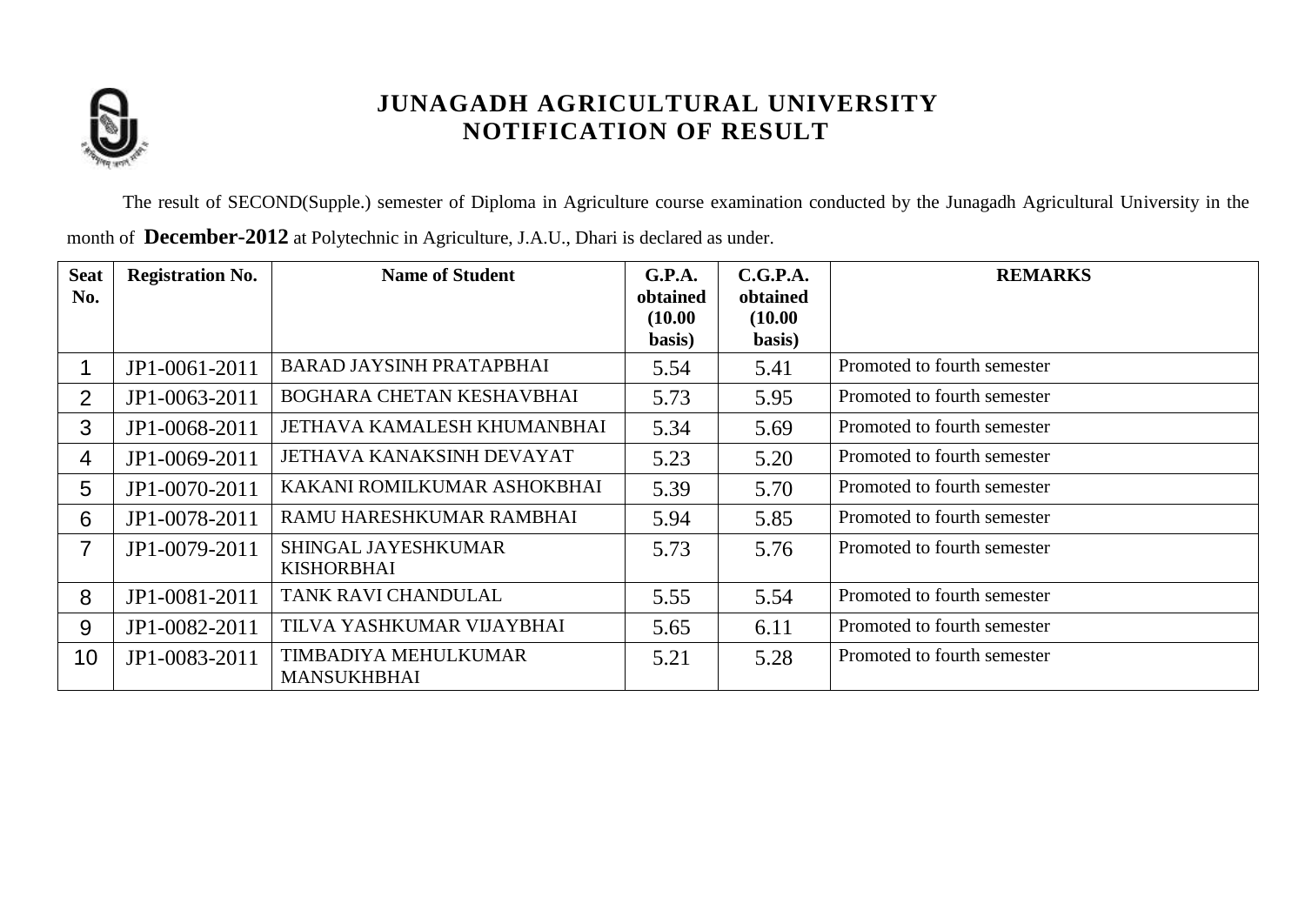

The result of THIRD(Regular) semester of Diploma in Agriculture course examination conducted by the Junagadh Agricultural University in the month of **December-2012** at Polytechnic in Agriculture, J.A.U., Dhari is declared as under.

| <b>Seat</b><br>No. | <b>Registration No.</b> | <b>Name of Student</b>                       | <b>G.P.A.</b><br>obtained<br>(10.00)<br>basis) | C.G.P.A.<br>obtained<br>(10.00)<br>basis) | <b>REMARKS</b>              |
|--------------------|-------------------------|----------------------------------------------|------------------------------------------------|-------------------------------------------|-----------------------------|
| 1                  | JP1-0059-2011           | <b>BALAS MANOJKUMAR NEBHABHAI</b>            | 8.01                                           | 7.13                                      | Promoted to fourth semester |
| $\overline{2}$     | JP1-0060-2011           | <b>BANDHIYA GOPAL NARANBHAI</b>              | 7.54                                           | 7.22                                      | Promoted to fourth semester |
| 3                  | JP1-0061-2011           | <b>BARAD JAYSINH PRATAPBHAI</b>              | 6.51                                           | 5.75                                      | Promoted to fourth semester |
| 4                  | JP1-0062-2011           | <b>BHALANI NIKUNJ RATILAL</b>                | 6.27                                           | 6.16                                      | Promoted to fourth semester |
| 5                  | JP1-0063-2011           | BOGHARA CHETAN KESHAVBHAI                    | 6.11                                           | 6.00                                      | Promoted to fourth semester |
| 6                  | JP1-0064-2011           | CHAVADA SAGARKUMAR JAGDISHBHAI               | 6.49                                           | 6.12                                      | Promoted to fourth semester |
| $\overline{7}$     | PAD01-220-2011          | DHADUK PARTHKUMAR NARESHBHAI                 | 5.62                                           | 5.37                                      | Promoted to fourth semester |
| 8                  | JP1-0066-2011           | DHURKA KAMLESHBHAI RAMESHBHAI                | 5.85                                           | 5.83                                      | Promoted to fourth semester |
| 9                  | JP1-0067-2011           | DOBARIYA BHADRESHKUMAR<br><b>HARSUKHBHAI</b> | 7.39                                           | 7.28                                      | Promoted to fourth semester |
| 10 <sup>°</sup>    | JP1-0068-2011           | JETHAVA KAMALESH KHUMANBHAI                  | 5.99                                           | 5.79                                      | Promoted to fourth semester |
| 11                 | JP1-0069-2011           | JETHAVA KANAKSINH DEVAYAT                    | 5.62                                           | 5.34                                      | Promoted to fourth semester |
| 12                 | JP1-0070-2011           | KAKANI ROMILKUMAR ASHOKBHAI                  | 5.82                                           | 5.74                                      | Promoted to fourth semester |
| 13                 | JP1-0071-2011           | KARAMTA SARMAN RAMA                          | 7.49                                           | 6.85                                      | Promoted to fourth semester |
| 14                 | JP1-0072-2011           | KATESIYA VIJAY RAMESHBHAI                    | 6.81                                           | 6.61                                      | Promoted to fourth semester |
| 15                 | JP1-0073-2011           | MAKAVANA SAGAR BHAGVANJIBHAI                 | 8.32                                           | 8.15                                      | Promoted to fourth semester |
| 16                 | JP1-0074-2011           | MAKVANA JAYSUKHBHAI RAVJIBHAI                | 7.63                                           | 7.31                                      | Promoted to fourth semester |
| 17                 | JP1-0076-2011           | MUNIYA ASHOKBHAI MANASINGBHAI                | 6.25                                           | 6.01                                      | Promoted to fourth semester |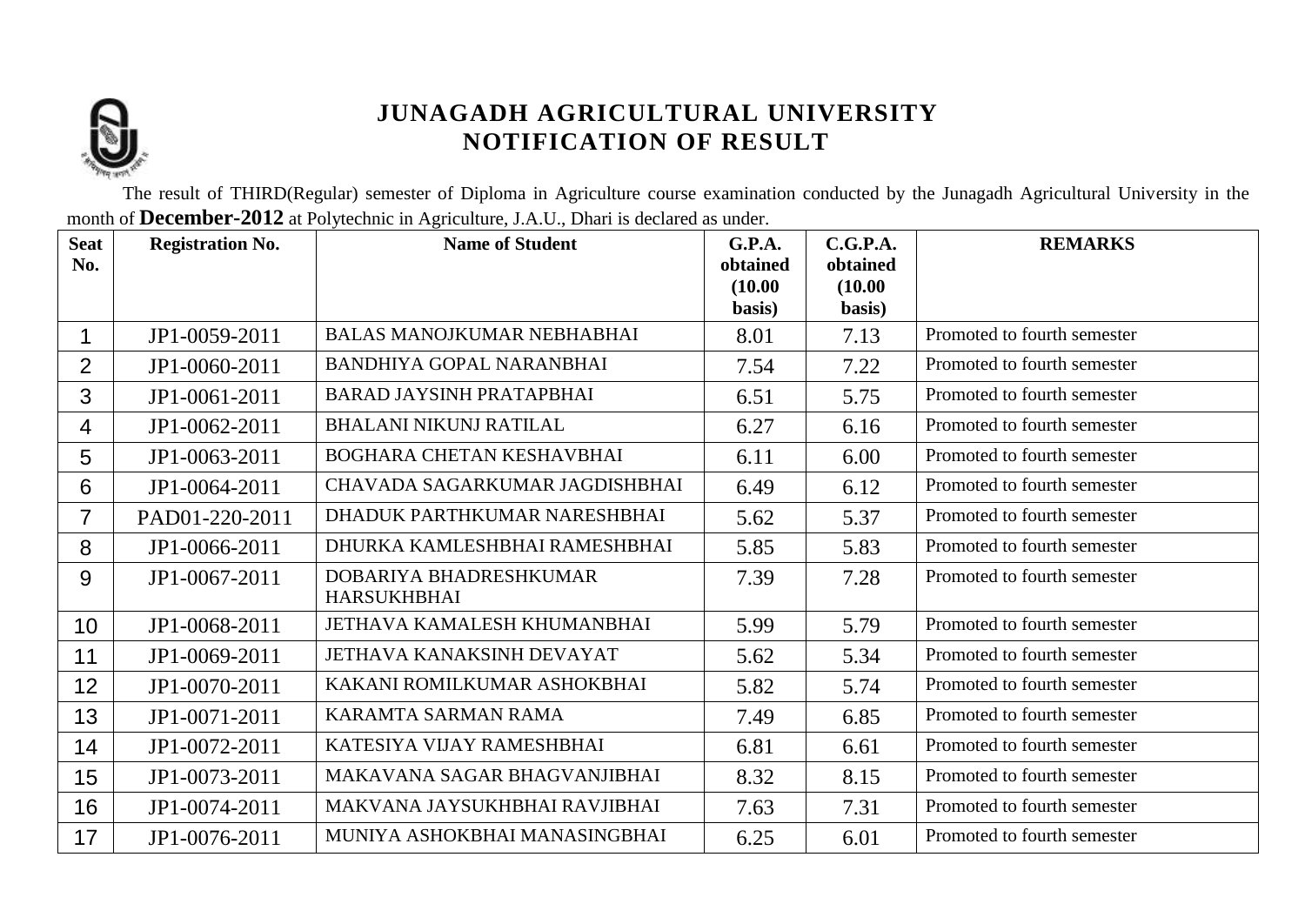| <b>Seat</b><br>No. | <b>Registration No.</b> | <b>Name of Student</b>                            | G.P.A.<br>obtained<br>(10.00)<br>basis) | C.G.P.A.<br>obtained<br>(10.00)<br>basis) | <b>REMARKS</b>              |
|--------------------|-------------------------|---------------------------------------------------|-----------------------------------------|-------------------------------------------|-----------------------------|
| 18                 | JP1-0077-2011           | PITHIYA MAHESHKUMAR MALDEBHAI                     | 6.82                                    | 6.52                                      | Promoted to fourth semester |
| 19                 | JP1-0078-2011           | RAMU HARESHKUMAR RAMBHAI                          | 6.73                                    | 6.13                                      | Promoted to fourth semester |
| 20                 | JP1-0052-2010           | <b>SHAMLA ANAND AMARJEE</b>                       | 5.42                                    | 5.36                                      | Promoted to fourth semester |
| 21                 | JP1-0079-2011           | SHINGAL JAYESHKUMAR KISHORBHAI                    | 6.15                                    | 5.88                                      | Promoted to fourth semester |
| 22                 | JP1-0080-2011           | <b>SUVAGIYA VISHALKUMAR</b><br><b>VALLABHBHAI</b> | 6.94                                    | 6.44                                      | Promoted to fourth semester |
| 23                 | JP1-0081-2011           | TANK RAVI CHANDULAL                               | 5.78                                    | 5.61                                      | Promoted to fourth semester |
| 24                 | JP1-0082-2011           | TILVA YASHKUMAR VIJAYBHAI                         | 6.85                                    | 6.34                                      | Promoted to fourth semester |
| 25                 | JP1-0083-2011           | TIMBADIYA MEHULKUMAR<br><b>MANSUKHBHAI</b>        | 5.56                                    | 5.36                                      | Promoted to fourth semester |
| 26                 | JP1-0084-2011           | VADDORIYA PRAKASHBHAI<br><b>GOVINDBHAI</b>        | 6.19                                    | 5.89                                      | Promoted to fourth semester |
| 27                 | JP1-0086-2011           | VAGHELA SAURABH KESHAVBHAI                        | 6.39                                    | 6.19                                      | Promoted to fourth semester |
| 28                 | JP1-0087-2011           | VAISHNAV GAUTAM VINODRAI                          | 6.08                                    | 5.93                                      | Promoted to fourth semester |
| 29                 | JP1-0089-2011           | ZORA SURESHKUMAR KALABHAI                         | 8.32                                    | 7.86                                      | Promoted to fourth semester |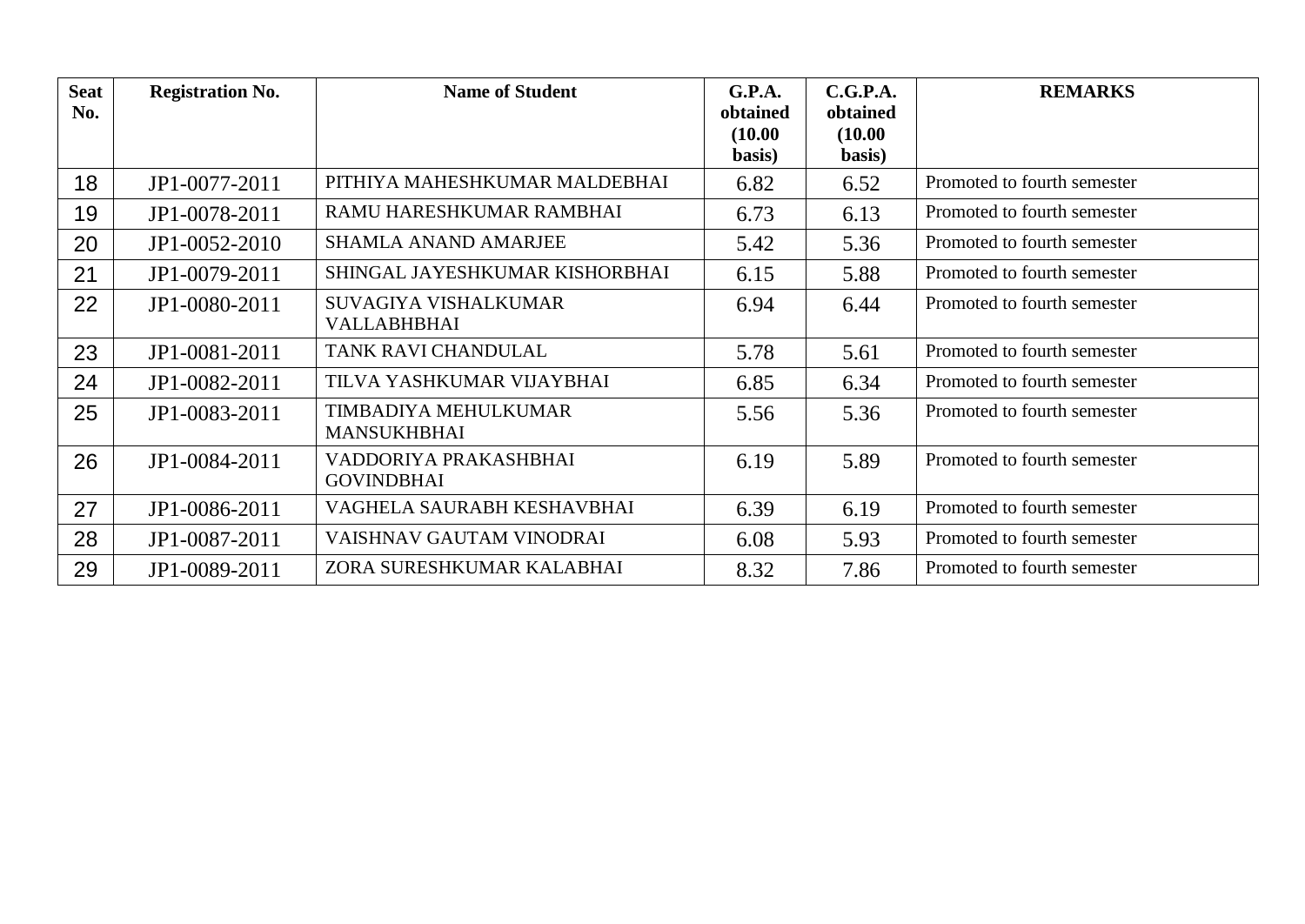

The result of FIFTH(Regular) semester of Diploma in Agriculture course examination conducted by the Junagadh Agricultural University in the month of **December-2012** at Polytechnic in Agriculture, J.A.U., Dhari is declared as under.

| <b>Seat</b><br>No. | <b>Registration No.</b> | <b>Name of Student</b>                             | G.P.A.<br>obtained | C.G.P.A.<br>obtained | <b>REMARKS</b>             |
|--------------------|-------------------------|----------------------------------------------------|--------------------|----------------------|----------------------------|
|                    |                         |                                                    | (10.00)<br>basis)  | (10.00)<br>basis)    |                            |
|                    | JP1-0026-2010           | ADROJA VIMAL NARANBHAI                             | 5.79               | 6.53                 | Promoted to sixth semester |
| $\overline{2}$     | JP1-0028-2010           | <b>BAMBHANIYA BALUKUMAR</b><br><b>RAJABHAI</b>     | 5.81               | 6.08                 | Promoted to sixth semester |
| 3                  | JP1-0029-2010           | <b>BAMBHANIYA BHAVESHKUMAR</b><br><b>PITHABHAI</b> | 6.19               | 6.22                 | Promoted to sixth semester |
| $\overline{4}$     | JP1-0031-2010           | <b>BHUTIYA DINESH JIVA</b>                         | 7.46               | 6.98                 | Promoted to sixth semester |
| 5                  | JP1-0032-2010           | <b>BORAD MAYUR GORADHANBHAI</b>                    | 7.95               | 7.64                 | Promoted to sixth semester |
| 6                  | JP1-0033-2010           | <b>CHANDPA BHARATKUMAR</b><br><b>BACHUBHAI</b>     | 7.13               | 6.88                 | Promoted to sixth semester |
| $\overline{7}$     | JP1-0034-2010           | CHHATRODIYA VISHALKUMAR<br><b>RAMBHAI</b>          | 5.63               | 5.97                 | Promoted to sixth semester |
| 8                  | JP1-0035-2010           | DANGI HASMUKHBHAI SENABHAI                         | 5.53               | 5.73                 | Promoted to sixth semester |
| 9                  | PAA01-079-2010          | DAVARA UTTAMKUMAR SHIVALAL                         | 6.01               | 6.59                 | Promoted to sixth semester |
| 10                 | JP1-0036-2010           | DODIYA DIGVIJAYSINH ASHOKBHAI                      | 7.52               | 7.82                 | Promoted to sixth semester |
| 11                 | JP1-0037-2010           | <b>GHODASARA PARIMALBHAI</b><br><b>MANSUKHBHAI</b> | 8.10               | 7.80                 | Promoted to sixth semester |
| 12                 | JP1-0038-2010           | <b>GUJJAR PRAVIN NAGJIBHAI</b>                     | 7.72               | 7.00                 | Promoted to sixth semester |
| 13                 | JP1-0040-2010           | HIRAPARA AJAY NANUBHAI                             | 7.71               | 8.17                 | Promoted to sixth semester |
| 14                 | JP1-0041-2010           | JETHAVA LAKHUBHAI MALABHAI                         | 5.39               | 5.94                 | Promoted to sixth semester |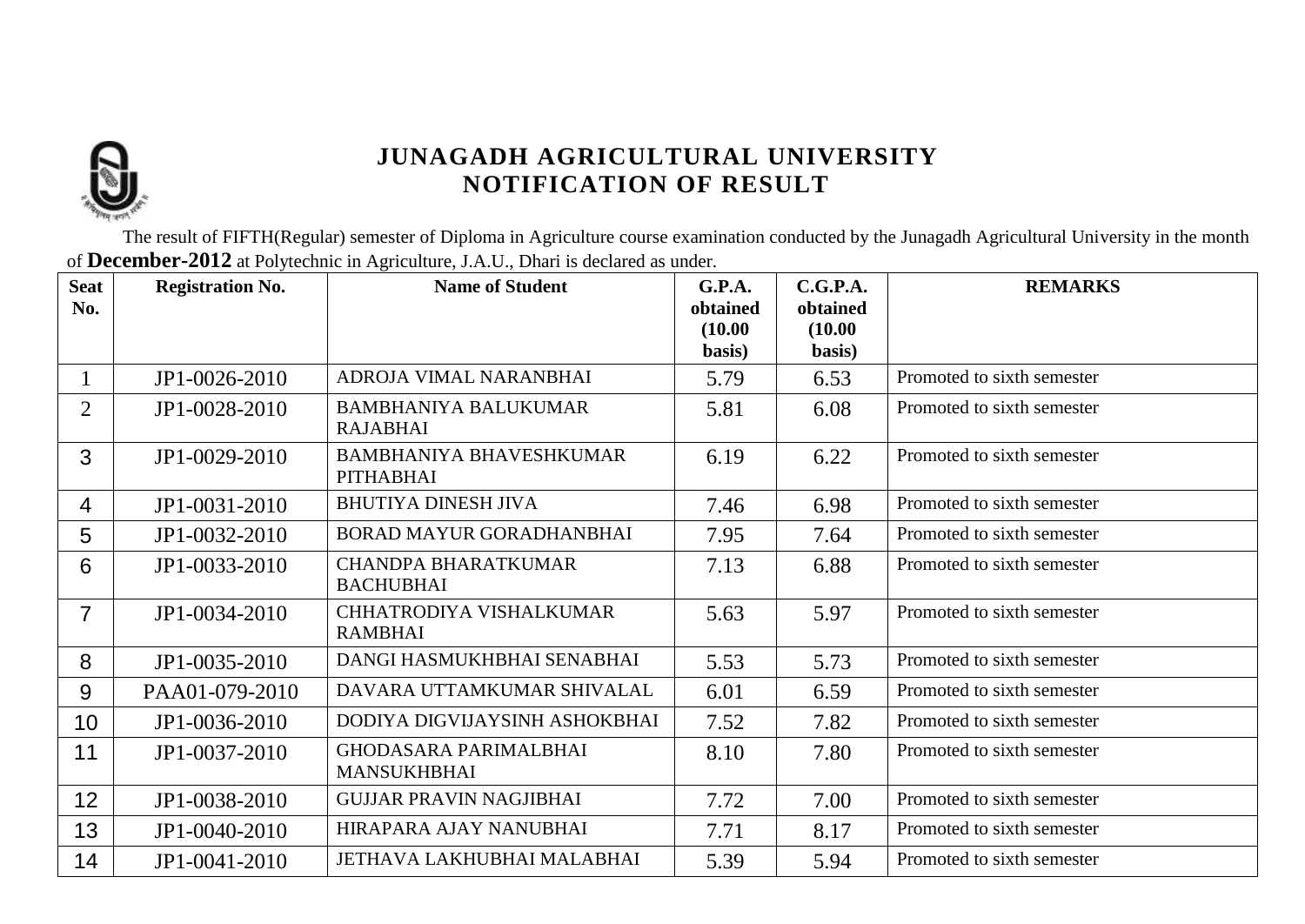| <b>Seat</b><br>No. | <b>Registration No.</b> | <b>Name of Student</b>                             | G.P.A.<br>obtained<br>(10.00)<br>basis) | C.G.P.A.<br>obtained<br>(10.00)<br>basis) | <b>REMARKS</b>             |
|--------------------|-------------------------|----------------------------------------------------|-----------------------------------------|-------------------------------------------|----------------------------|
| 15                 | JP1-0042-2010           | <b>JORA SANDIP BHANABHAI</b>                       | 6.32                                    | 6.46                                      | Promoted to sixth semester |
| 16                 | JP1-0043-2010           | <b>JOTANGIYA KARTIKKUMAR</b><br><b>SHAMBHUBHAI</b> | 8.05                                    | 7.66                                      | Promoted to sixth semester |
| 17                 | JP1-0044-2010           | KACHHOT LAXMAN MIYATBHAI                           | 7.37                                    | 7.41                                      | Promoted to sixth semester |
| 18                 | JP1-0045-2010           | KATHROTIYA SANJAYKUMAR<br><b>BALUBHAI</b>          | 6.31                                    | 6.76                                      | Promoted to sixth semester |
| 19                 | JP1-0046-2010           | KHER ASHWINKUMAR UKABHAI                           | 5.77                                    | 6.35                                      | Promoted to sixth semester |
| 20                 | JP1-0047-2010           | KHER BHARAT RASHINGBHAI                            | 7.24                                    | 7.04                                      | Promoted to sixth semester |
| 21                 | JP1-0048-2010           | LIMBASIYA CHIRAGKUMAR<br><b>ARVINDBHAI</b>         | 7.13                                    | 7.52                                      | Promoted to sixth semester |
| 22                 | JP1-0050-2010           | MAKWANA KALPESHKUMAR<br><b>LAKHAMANBHAI</b>        | 7.41                                    | 7.14                                      | Promoted to sixth semester |
| 23                 | JP1-0051-2010           | MEGHANATHI DIVYESHGIRI<br><b>GULABGIRI</b>         | 7.05                                    | 6.97                                      | Promoted to sixth semester |
| 24                 | PAD01-135-2010          | SHERATHIYA PALAKKUMAR<br><b>RASIKBHAI</b>          | 5.68                                    | 6.53                                      | Promoted to sixth semester |
| 25                 | JP1-0053-2010           | THUMMAR MITESHKUMAR<br><b>RAVJIBHAI</b>            | 7.29                                    | 7.61                                      | Promoted to sixth semester |
| 26                 | JP1-0054-2010           | VAGHASIYA MILANBHAI<br><b>ARVINDBHAI</b>           | 6.98                                    | 6.77                                      | Promoted to sixth semester |
| 27                 | JP1-0055-2010           | VAJA ASHVINKUMAR ARASHIBHAI                        | 7.41                                    | 7.50                                      | Promoted to sixth semester |
| 28                 | JP1-0056-2010           | VAJA KALABHAI NARANBHAI                            | 6.44                                    | 6.86                                      | Promoted to sixth semester |
| 29                 | JP1-0057-2010           | ZALA DIPAKKUMAR MERAMAN                            | 6.02                                    | 6.07                                      | Promoted to sixth semester |
| 30                 | JP1-0058-2010           | ZANKAT BHAGIRATHSINH<br><b>SUBHASHBHAI</b>         | 6.30                                    | 6.57                                      | Promoted to sixth semester |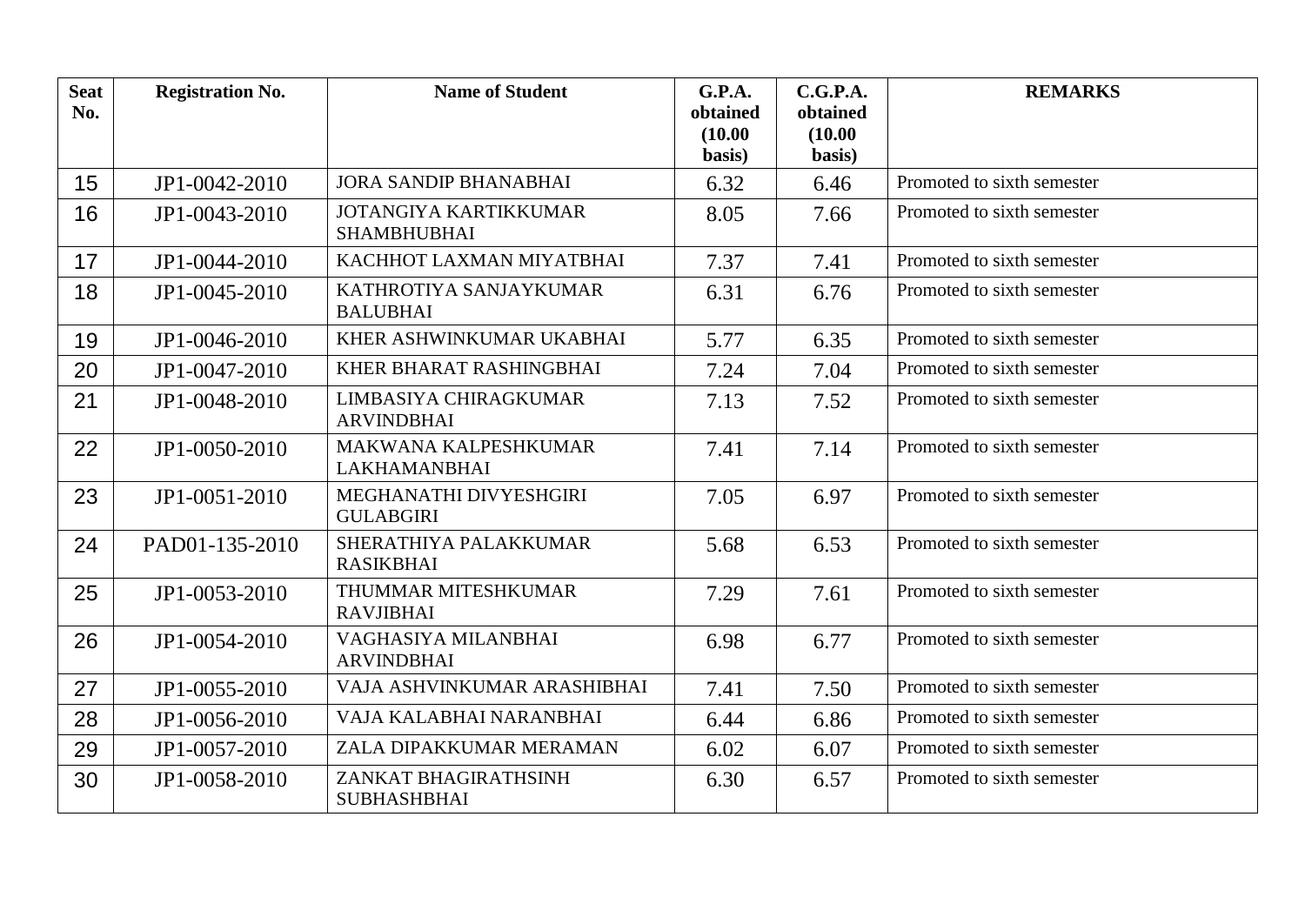

The result of FIRST(Regular) semester of Diploma in Home Science course examination conducted by the Junagadh Agricultural University in the month of **December-2012** at Polytechnic in Home Science, JAU, Amreli is declared as under.

| <b>Seat</b><br>No.       | <b>Registration No.</b> | <b>Name of Student</b>              | G.P.A.<br>obtained<br>$(10.00 \text{ basis})$ | C.G.P.A.<br>obtained<br>$(10.00 \text{ basis})$ | <b>REMARKS</b>              |
|--------------------------|-------------------------|-------------------------------------|-----------------------------------------------|-------------------------------------------------|-----------------------------|
| $\mathbf{1}$             | JP6-0085-2012           | <b>BHABHOR MANISHABEN BACHUBHAI</b> | 6.57                                          | 6.57                                            | Promoted to second semester |
| $\overline{2}$           | JP6-0086-2012           | CHODVADIYA ARSHITA LABHUBHAI        | 7.45                                          | 7.45                                            | Promoted to second semester |
| 3                        | JP6-0087-2012           | GAUSWAMI SHRADDHABEN PRATAPGIRI     | 6.19                                          | 6.19                                            | Promoted to second semester |
| 4                        | JP6-0088-2012           | <b>GONDALIYA AMITABEN KALUBHAI</b>  | 6.70                                          | 6.70                                            | Promoted to second semester |
| 5                        | JP6-0089-2012           | JADEJA MAHESHWARIBA KIRITSHINH      | 6.87                                          | 6.87                                            | Promoted to second semester |
| 6                        | JP6-0090-2012           | JETHAVA KRISHNABEN SURESHBHAI       | 9.05                                          | 9.05                                            | Promoted to second semester |
| $\overline{\mathcal{I}}$ | JP6-0091-2012           | KACHCHOT SIMABEN KANABHAI           | 8.97                                          | 8.97                                            | Promoted to second semester |
| 8                        | JP6-0092-2012           | KACHHADIYA SARIKABEN SAVJIBHAI      | 7.17                                          | 7.17                                            | Promoted to second semester |
| 9                        | JP6-0093-2012           | KURESHI TASLIM HANIFBHAI            | 7.52                                          | 7.52                                            | Promoted to second semester |
| 10                       | JP6-0094-2012           | LAKHNOTRA SUMITRABEN RAMBHAI        | 6.77                                          | 6.77                                            | Promoted to second semester |
| 11                       | JP6-0095-2012           | MORI RINABAHEN BHANABHAI            | 7.32                                          | 7.32                                            | Promoted to second semester |
| 12                       | JP6-0096-2012           | RAJANI CHANDANIBEN MAHESHBHAI       | 5.95                                          | 5.95                                            | Promoted to second semester |
| 13                       | JP6-0097-2012           | SAVALIYA DHARABAHEN BHAVESHBHAI     | 8.06                                          | 8.06                                            | Promoted to second semester |
| 14                       | JP6-0098-2012           | SHIYAL DAYABEN JIVARAJBHAI          | 7.25                                          | 7.25                                            | Promoted to second semester |
| 15                       | JP6-0099-2012           | SHIYAL VAISHALIBEN KESHUBHAI        | 6.12                                          | 6.12                                            | Promoted to second semester |
| 16                       | JP6-0100-2012           | SOLANKI SANGEETA DHANA              | 7.90                                          | 7.90                                            | Promoted to second semester |
| 17                       | JP6-0101-2012           | TAVDE ARCHNA PANKAJKUMAR            | 7.93                                          | 7.93                                            | Promoted to second semester |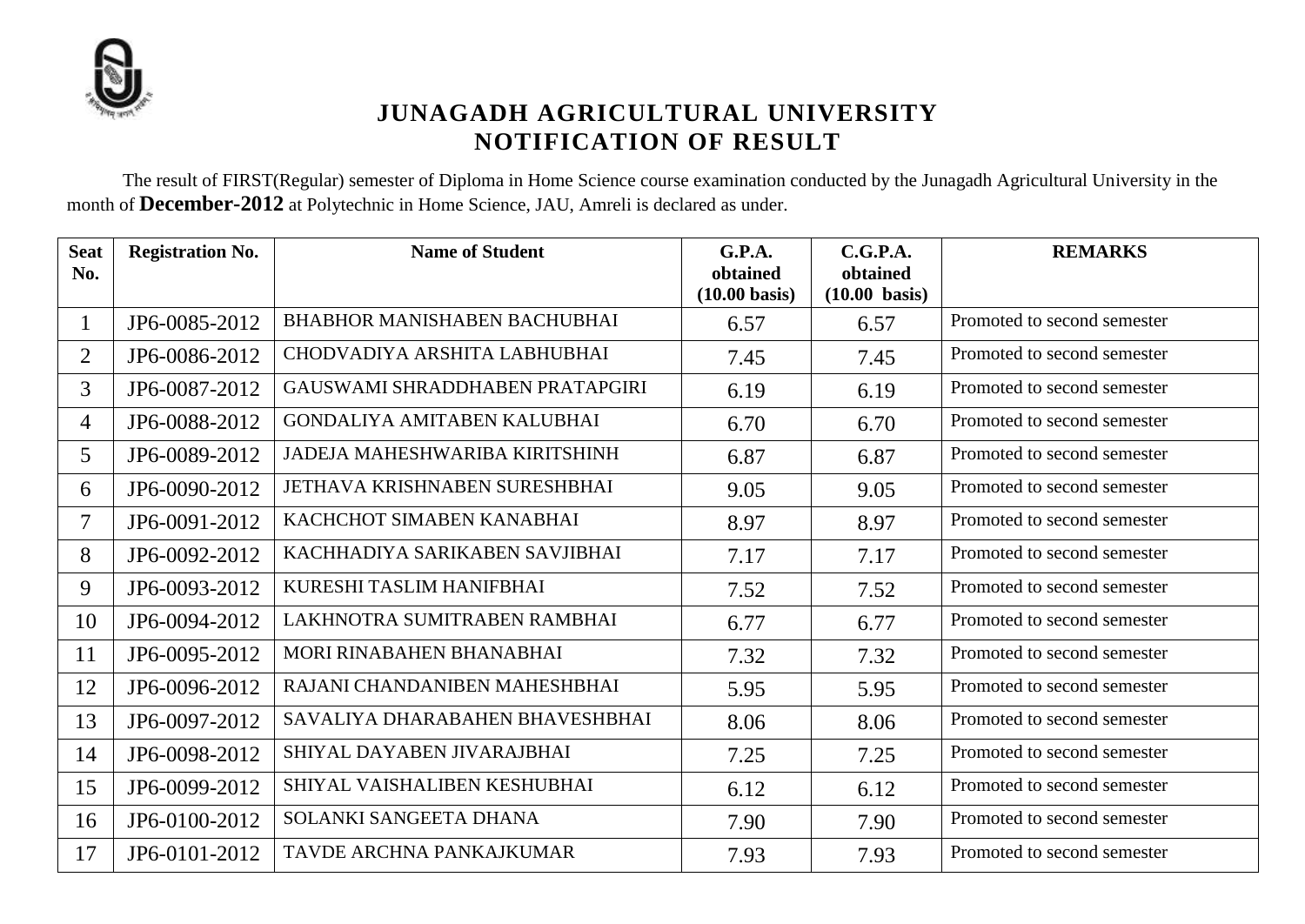| <b>Seat</b><br>No. | <b>Registration No.</b> | <b>Name of Student</b>       | G.P.A.<br>obtained<br>$(10.00 \text{ basis})$ | C.G.P.A.<br>obtained<br>$(10.00 \text{ basis})$ | <b>REMARKS</b>              |
|--------------------|-------------------------|------------------------------|-----------------------------------------------|-------------------------------------------------|-----------------------------|
| 18                 | JP6-0102-2012           | TAVDE ASVINI HARISHCHANDRA   | 6.27                                          | 6.27                                            | Promoted to second semester |
| 19                 | JP6-0103-2012           | THUMMAR TRUPTIBEN RAMESHBHAI | 5.35                                          | 5.35                                            | Promoted to second semester |
| 20                 | JP6-0104-2012           | VADHER SURABHI RASIKBHAI     | 8.78                                          | 8.78                                            | Promoted to second semester |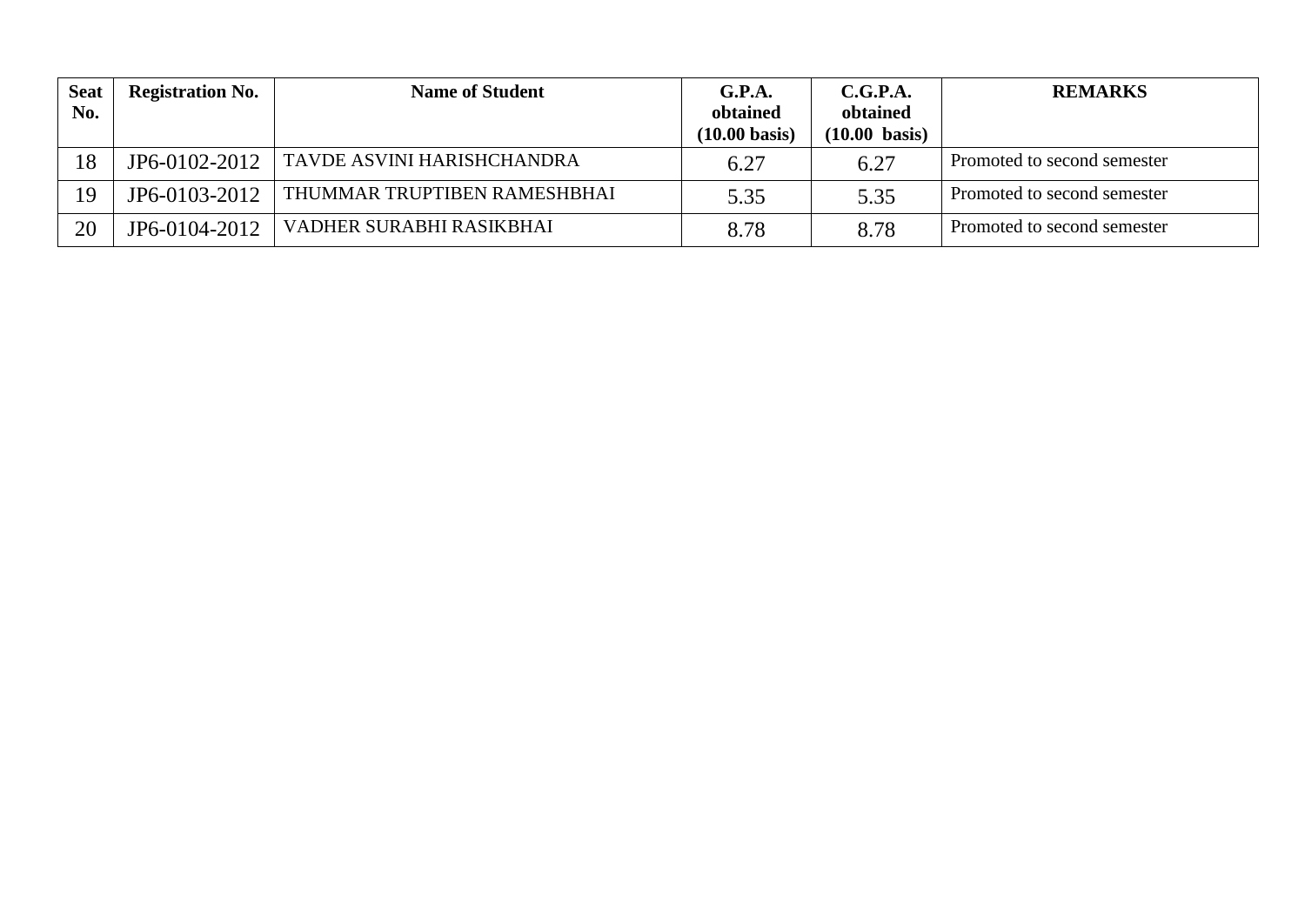

The result of SECOND(Supple.) semester of Diploma in Home Science course examination conducted by the Junagadh Agricultural University in the month of **December-2012** at Polytechnic in Home Science, JAU, Amreli is declared as under.

| <b>Seat</b><br>No. | <b>Registration No.</b> | <b>Name of Student</b>      | G.P.A.<br>obtained<br>(10.00)<br>basis) | C.G.P.A.<br>obtained<br>(10.00)<br>basis) | <b>REMARKS</b>              |
|--------------------|-------------------------|-----------------------------|-----------------------------------------|-------------------------------------------|-----------------------------|
|                    | JP6-0061-2011           | GONDALIYA KRUPA CHIMANBHAI  | 5.70                                    | 5.74                                      | Promoted to fourth semester |
|                    | JP6-0062-2011           | KAMLIYA SHILPABEN JIVANBHAI | 5.10                                    | 5.03                                      | Promoted to fourth semester |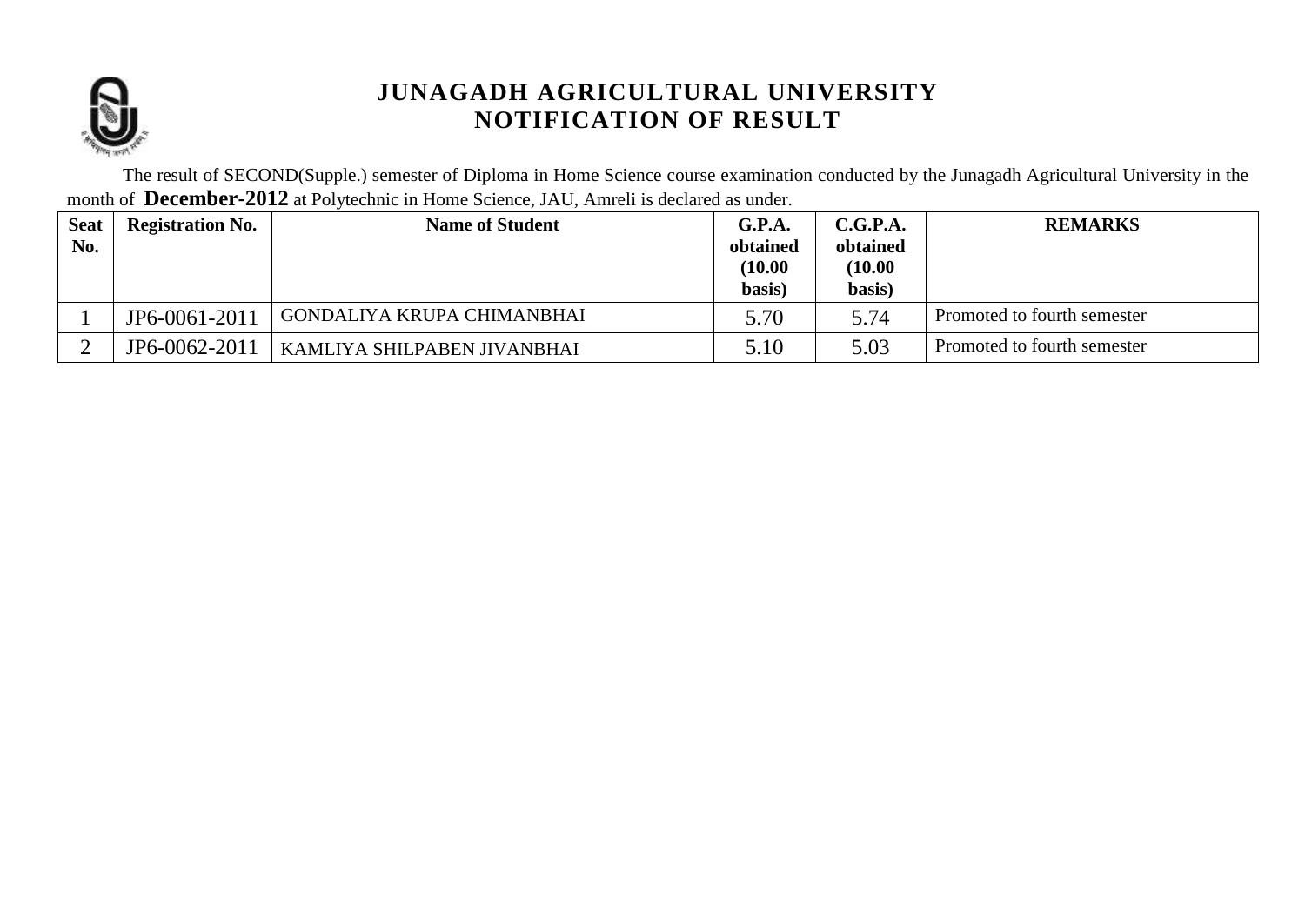

The result of **THIRD(Regular)** semester of Diploma in Home Science course examination conducted by the Junagadh Agricultural University in the month of **December-2012** at Polytechnic in Home Science, JAU, Amreli is declared as under.

| <b>Seat</b><br>No. | <b>Registration No.</b> | <b>Name of Student</b>              | G.P.A.<br>obtained<br>(10.00)<br>basis) | C.G.P.A.<br>obtained<br>(10.00)<br>basis) | <b>REMARKS</b>                                                                                                         |
|--------------------|-------------------------|-------------------------------------|-----------------------------------------|-------------------------------------------|------------------------------------------------------------------------------------------------------------------------|
| 1                  | JP6-0052-2011           | BARIA PRIYANKABEN KIRITKUMAR        | 6.68                                    | 6.18                                      | Promoted to fourth semester                                                                                            |
| $\overline{2}$     | JP6-0053-2011           | <b>BARIA VIJYABEN ARATSINH</b>      | 7.56                                    | 7.30                                      | Promoted to fourth semester                                                                                            |
| 3                  | JP6-0055-2011           | BAVISHI TEJASVEETABEN KISHORBHAI    | 8.11                                    | 7.79                                      | Promoted to fourth semester                                                                                            |
| 4                  | JP6-0056-2011           | <b>BHABHOR RADHABEN SAVSINGBHAI</b> | 5.48                                    | 5.44                                      | 1. Promoted to fourth semester<br>2. On academic probation to clear the course $(s)$<br>HS.301 by second trial         |
| 5                  | JP6-0057-2011           | <b>BHABHOR VARSHABEN MUKESHBHAI</b> | 4.89                                    | 5.40                                      | 1. Promoted to fourth semester<br>2. On academic probation to clear the course(s)<br>HS.301 and HS.302 by second trial |
| 6                  | JP6-0059-2011           | DAMOR SHANTABEN LAXMANBHAI          | 5.24                                    | 5.45                                      | 1. Promoted to fourth semester<br>2. On academic probation to clear the course(s)<br>HS.301 by second trial            |
| $\tau$             | JP6-0061-2011           | <b>GONDALIYA KRUPA CHIMANBHAI</b>   | 5.04                                    | 5.51                                      | 1. Promoted to fourth semester<br>2. On academic probation to clear the course(s)<br>HS.301 and HS.302 by second trial |
| 8                  | JP6-0062-2011           | KAMLIYA SHILPABEN JIVANBHAI         | 4.10                                    | 4.72                                      | 1. Promoted to fourth semester<br>2. On academic probation to clear the course(s)<br>HS.301 and HS.302 by second trial |
| 9                  | JP6-0063-2011           | KANPARIYA ASHABEN KISHORBHAI        | 7.43                                    | 7.83                                      | Promoted to fourth semester                                                                                            |
| 10                 | JP6-0065-2011           | KASAVALA HETALBEN RAMESHBHAI        | 9.14                                    | 8.75                                      | Promoted to fourth semester                                                                                            |
| 11                 | JP6-0066-2011           | KHANIYA RITABEN DEVASHIBHAI         | 6.03                                    | 5.97                                      | 1. Promoted to fourth semester<br>2. On academic probation to clear the course(s)<br>HS.301 by second trial            |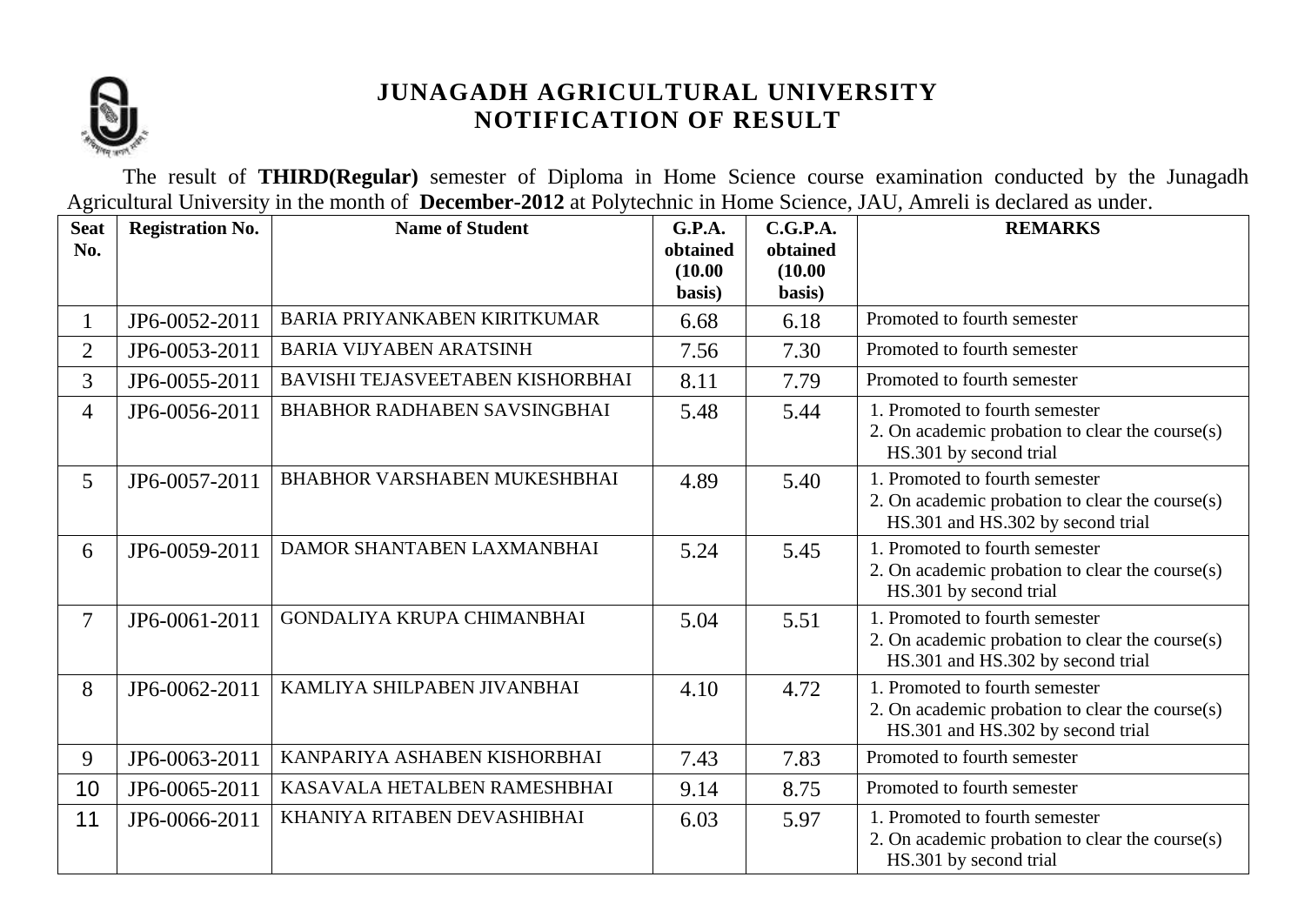| <b>Seat</b> | <b>Registration No.</b> | <b>Name of Student</b>       | <b>G.P.A.</b>       | C.G.P.A.            | <b>REMARKS</b>                                                                                              |
|-------------|-------------------------|------------------------------|---------------------|---------------------|-------------------------------------------------------------------------------------------------------------|
| No.         |                         |                              | obtained<br>(10.00) | obtained<br>(10.00) |                                                                                                             |
|             |                         |                              | basis)              | basis)              |                                                                                                             |
| 12          | JP6-0067-2011           | KOTADIYA KINJAL PARSOTAMBHAI | 5.51                | 5.74                | 1. Promoted to fourth semester<br>2. On academic probation to clear the course(s)<br>HS.301 by second trial |
| 13          | JP6-0068-2011           | MACWAN NIRALIBEN GIRISHBHAI  | 7.79                | 7.24                | Promoted to fourth semester                                                                                 |
| 14          | JP6-0070-2011           | MORI NILAMBEN BHANABHAI      | 7.56                | 7.71                | Promoted to fourth semester                                                                                 |
| 15          | JP6-0072-2011           | PATEL FALGUNIBAHEN JITUBHAI  | 7.72                | 7.39                | Promoted to fourth semester                                                                                 |
| 16          | JP6-0073-2011           | PATEL HETALBAHEN SURESHBHAI  | 8.49                | 8.31                | Promoted to fourth semester                                                                                 |
| 17          | JP6-0075-2011           | PATEL MAMTABEN NAGINBHAI     | 8.37                | 8.25                | Promoted to fourth semester                                                                                 |
| 18          | JP6-0076-2011           | PATEL VAISHALI RANJITSINH    | 9.39                | 8.80                | Promoted to fourth semester                                                                                 |
| 19          | JP6-0077-2011           | PATHAR CHANDRIKA NANJIBHAI   | 9.12                | 9.25                | Promoted to fourth semester                                                                                 |
| 20          | JP6-0078-2011           | RAM KAVITABEN ARJANBHAI      | 6.62                | 6.78                | Promoted to fourth semester                                                                                 |
| 21          | JP6-0079-2011           | RAM SHANTIBEN ARJANBHAI      | 6.66                | 7.14                | Promoted to fourth semester                                                                                 |
| 22          | JP6-0080-2011           | RATHOD ARTIKUMARI MUKESHBHAI | 7.00                | 7.13                | Promoted to fourth semester                                                                                 |
| 23          | JP6-0081-2011           | SAVALIYA BHUMIKA DHIRUBHAI   | 7.89                | 7.76                | Promoted to fourth semester                                                                                 |
| 24          | JP6-0082-2011           | VASAVA HINABEN PARSING       | 8.61                | 8.75                | Promoted to fourth semester                                                                                 |
| 25          | JP6-0083-2011           | VASAVA RINABEN CHHANABHAI    | 7.52                | 7.20                | Promoted to fourth semester                                                                                 |
| 26          | JP6-0084-2011           | VINDHANI SALIMABEN AKBARALI  | 6.16                | 6.45                | Promoted to fourth semester                                                                                 |